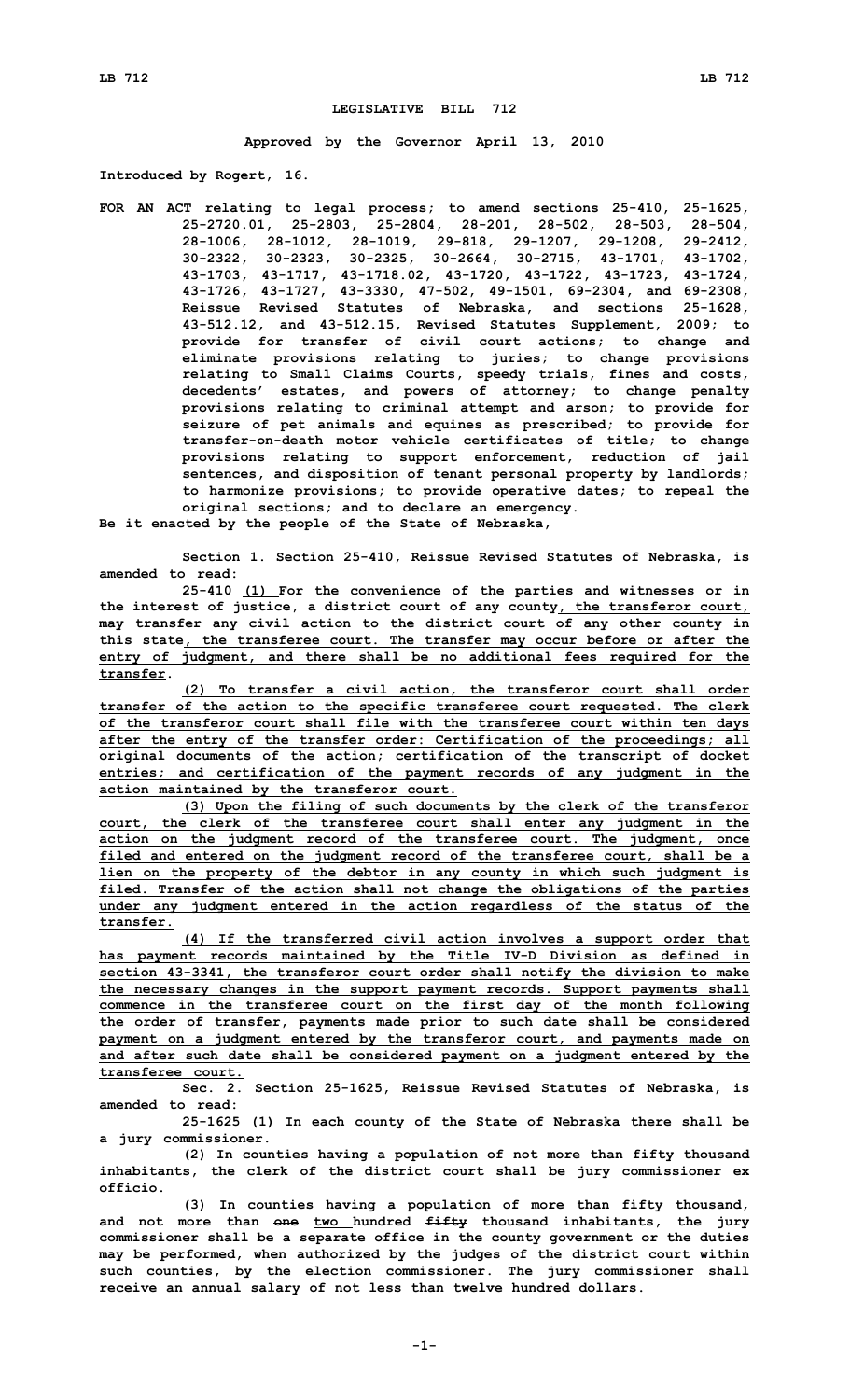**(4) In counties having <sup>a</sup> population of more than one hundred fifty thousand inhabitants and not more than two hundred thousand inhabitants, the clerk of the district court shall perform the duties of jury commissioner without additional compensation.**

**(5) (4) In counties having <sup>a</sup> population in excess of two hundred thousand inhabitants, the judges of the district court within such counties shall determine whether the clerk of the district court will perform the duties of jury commissioner without additional compensation or the election commissioner will be jury commissioner ex officio.**

**(6) (5) In all counties the necessary expenses incurred in the performance of the duties of jury commissioner shall be paid by the county board of the county out of the general fund, upon proper claims approved by one of the district judges in the judicial district and duly filed with the county board.**

**(7) (6) In all counties the jury commissioner shall prepare and file the annual inventory statement with the county board of the county of all county personal property in his or her custody or possession, as provided in sections 23-346 to 23-350.**

**Sec. 3. Section 25-1628, Revised Statutes Supplement, 2009, is amended to read:**

**25-1628 (1) At least once each calendar year, the officer having charge of the election records shall furnish to the jury commissioner <sup>a</sup> complete list of the names, dates of birth, and addresses, and motor vehicle operator license numbers or state identification card numbers of all registered electors nineteen years of age or older in the county. The Department of Motor Vehicles shall make available to each jury commissioner each December <sup>a</sup> list in magnetic, optical, digital, or other electronic format mutually agreed to by the jury commissioner and the department containing the names, dates of birth, and addresses, and motor vehicle operator license numbers or state identification card numbers of all licensed motor vehicle operators and state identification card holders nineteen years of age or older in the county. The jury commissioner may request such <sup>a</sup> list of licensed motor vehicle operators and state identification card holders from the county treasurer if the county treasurer has an automated procedure for developing such lists. If <sup>a</sup> jury commissioner requests similar lists at other times from the department, the cost of processing such lists shall be paid by the county which the requesting jury commissioner serves.**

**(2) Upon receipt of both lists described in subsection (1) of this section, the jury commissioner shall combine the separate lists and attempt to reduce duplication to the best of his or her ability to produce <sup>a</sup> master list. In counties having <sup>a</sup> population of three seven thousand inhabitants or more, the jury commissioner shall produce <sup>a</sup> master list at least once each calendar year. In counties having <sup>a</sup> population of three thousand inhabitants but less than three seven thousand inhabitants, the jury commissioner shall produce <sup>a</sup> master list at least once every two calendar years. In counties having <sup>a</sup> population of less than three thousand inhabitants, the jury commissioner shall produce <sup>a</sup> master list at least once every five calendar years.**

**(3) The proposed juror list shall be derived by selecting from the master list the name of the person whose numerical order on such list corresponds with the key number and each successive tenth name thereafter. The jury commissioner shall certify that the proposed juror list has been made in accordance with sections 25-1625 to 25-1637.**

**(4) Any duplication of names on <sup>a</sup> master list shall not be grounds for quashing any panel pursuant to section 25-1637 or for the disqualification of any juror.**

**Sec. 4. Section 25-2720.01, Reissue Revised Statutes of Nebraska, is amended to read:**

**25-2720.01 The county court, including the Small Claims Court and the county court when sitting as <sup>a</sup> juvenile court, shall have the power to set aside default judgments and to vacate or modify its own judgments or orders during or after the term at which such judgments or orders were made in the same manner as provided for actions filed in the district court.**

**Sec. 5. Section 25-2803, Reissue Revised Statutes of Nebraska, is amended to read:**

**25-2803 (1) Parties in the Small Claims Court may be individuals, partnerships, limited liability companies, corporations, unions, associations, or any other kind of organization or entity.**

**(2) No party shall be represented by an attorney in the Small Claims Court except as provided in section sections 25-2804 and 25-2805.**

**(3) An individual shall represent himself or herself in the Small Claims Court. A partnership shall be represented by <sup>a</sup> partner or one of its employees. A limited liability company shall be represented by <sup>a</sup> member, <sup>a</sup>**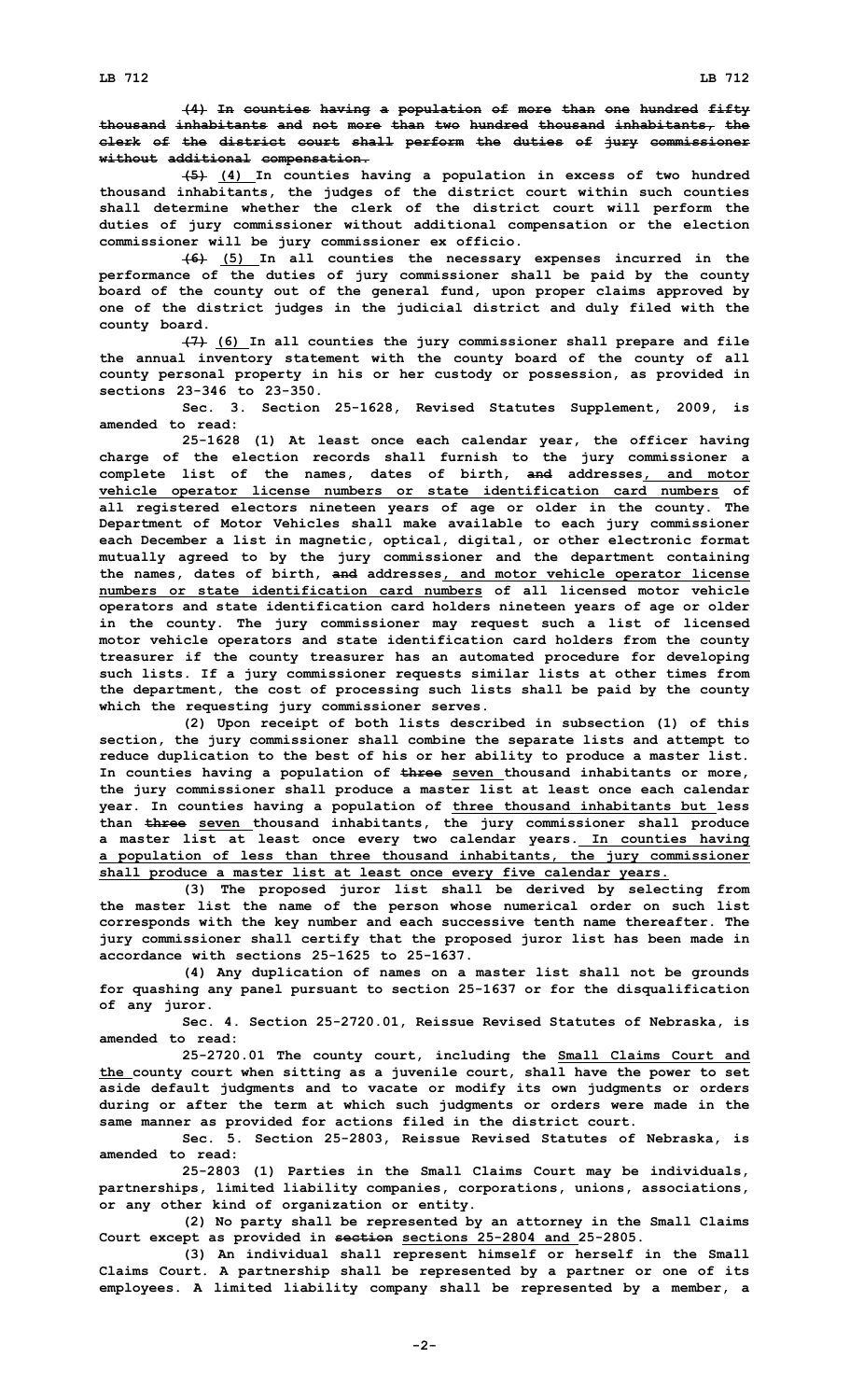**manager, or one of its employees. A union shall be represented by <sup>a</sup> union member or union employee. A corporation shall be represented by one of its employees. An association shall be represented by one of its members or by an employee of the association. Any other kind of organization or entity shall be represented by one of its members or employees.**

**(4) Only <sup>a</sup> party, natural or otherwise, who has been <sup>a</sup> party to the transaction with the defendant for which the claim is brought may file and prosecute <sup>a</sup> claim in the Small Claims Court.**

**(5) No party may file an assigned claim in the Small Claims Court.**

**(6) No party shall file more than two claims within any calendar week nor more than ten claims in any calendar year in the Small Claims Court. This subsection shall not apply to actions brought pursuant to section 25-21,194.**

**(7) Notwithstanding any other provision of this section, <sup>a</sup> personal representative of <sup>a</sup> decedent's estate, <sup>a</sup> guardian, or <sup>a</sup> conservator may be <sup>a</sup> party in the Small Claims Court.**

**Sec. 6. Section 25-2804, Reissue Revised Statutes of Nebraska, is amended to read:**

**25-2804 (1) Actions in the Small Claims Court shall be commenced by the filing of <sup>a</sup> claim, personally or by mail, by the plaintiff on <sup>a</sup> form provided by the clerk of <sup>a</sup> county court. The claim form shall be executed by the plaintiff in the presence of <sup>a</sup> judge, <sup>a</sup> clerk or deputy or assistant clerk of <sup>a</sup> county court, or <sup>a</sup> notary public or other person authorized by law to take acknowledgments. If not filed in person, the claim form and appropriate fees shall be mailed by the plaintiff to the court of proper jurisdiction.**

**(2) At the time of the filing of the claim, the plaintiff shall pay <sup>a</sup> fee of six dollars and twenty-five cents to the clerk. One dollar and twenty-five cents of such fee shall be remitted to the State Treasurer for credit to the Nebraska Retirement Fund for Judges.**

**(3) Upon filing of <sup>a</sup> claim in the Small Claims Court, the court shall set <sup>a</sup> time for hearing and shall cause notice to be served upon the defendant. Notice shall be served not less than five days before the time set for hearing. Notice shall consist of <sup>a</sup> copy of the complaint and <sup>a</sup> summons directing the defendant to appear at the time set for hearing and informing the defendant that if he or she fails to appear, judgment will be entered against him or her. Notice shall be served in the manner provided for service of <sup>a</sup> summons in <sup>a</sup> civil action. If the notice is to be served by certified mail, the clerk shall provide the plaintiff with written instructions, prepared and provided by the State Court Administrator, regarding the proper procedure for service by certified mail. The cost of service shall be paid by the plaintiff, but such cost and filing fee shall be added to any judgment given the plaintiff.**

**(4) The defendant may file <sup>a</sup> setoff or counterclaim. Any setoff or counterclaim shall be filed and <sup>a</sup> copy delivered to the plaintiff at least two days prior to the time of trial. If the setoff or counterclaim exceeds the jurisdictional limits of the Small Claims Court as established pursuant to section 25-2802, the court shall cause the entire matter to be transferred to the regular county court docket and set for trial.**

**(5) No prejudgment actions for attachment, garnishment, replevin, or other provisional remedy may be filed in the Small Claims Court.**

**(6) All forms required by this section shall be prescribed by the Supreme Court. The claim form shall provide for the names and addresses of the plaintiff and defendant, <sup>a</sup> concise statement of the nature, amount, and time and place of accruing of the claim, and an acknowledgment for use by the person in whose presence the claim form is executed and shall also contain <sup>a</sup> brief explanation of the Small Claims Court procedure and methods of appeal therefrom.**

**(7) Judgments rendered against <sup>a</sup> defendant in his or her absence may not be set aside but may only be appealed as governed by section 25-2807.**

**(7) For <sup>a</sup> default judgment rendered by <sup>a</sup> Small Claims Court (a) the default judgment may be appealed as provided in section 25-2807, (b) if <sup>a</sup> motion for <sup>a</sup> new trial, by the procedure provided in sections 25-1142, 25-1144, and 25-1144.01, is filed ten days or less after entry of the default judgment, the court may act upon the motion without <sup>a</sup> hearing, or (c) if more than ten days have passed since the entry of the default judgment, the court may set aside, vacate, or modify the default judgment as provided in section 25-2720.01. Parties may be represented by attorneys for the purpose of filing <sup>a</sup> motion for <sup>a</sup> new trial or to set aside, vacate, or modify <sup>a</sup> default judgment.**

**Sec. 7. Section 28-201, Reissue Revised Statutes of Nebraska, is amended to read:**

**28-201 (1) <sup>A</sup> person shall be guilty of an attempt to commit <sup>a</sup> crime**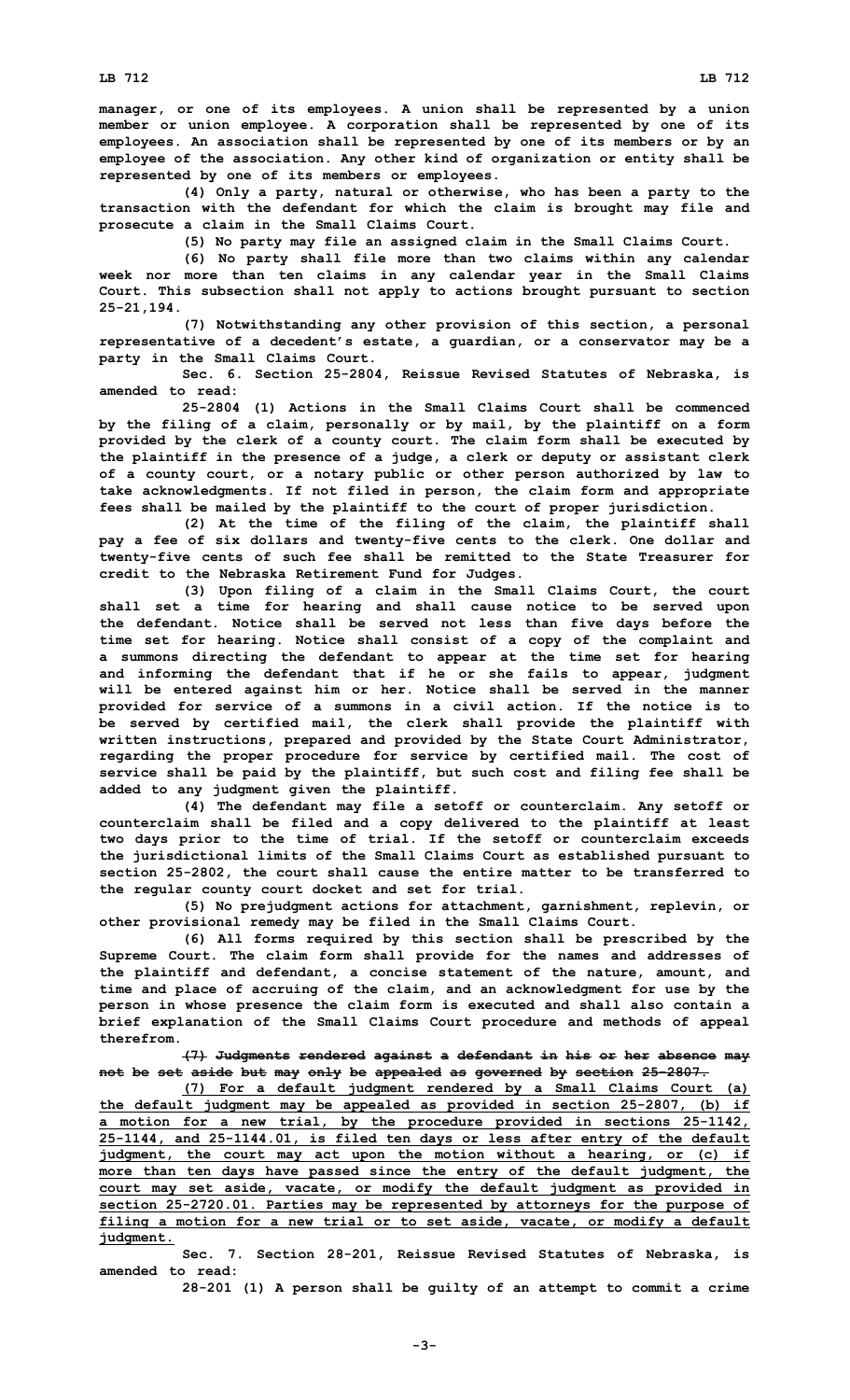**if he or she:**

**(a) Intentionally engages in conduct which would constitute the crime if the attendant circumstances were as he or she believes them to be; or**

**(b) Intentionally engages in conduct which, under the circumstances as he or she believes them to be, constitutes <sup>a</sup> substantial step in <sup>a</sup> course of conduct intended to culminate in his or her commission of the crime.**

**(2) When causing <sup>a</sup> particular result is an element of the crime, <sup>a</sup> person shall be guilty of an attempt to commit the crime if, acting with the state of mind required to establish liability with respect to the attendant circumstances specified in the definition of the crime, he or she intentionally engages in conduct which is <sup>a</sup> substantial step in <sup>a</sup> course of conduct intended or known to cause such a result.**

**(3) Conduct shall not be considered <sup>a</sup> substantial step under this section unless it is strongly corroborative of the defendant's criminal intent.**

**(4) Criminal attempt is:**

**(a) <sup>A</sup> Class II felony when the crime attempted is <sup>a</sup> Class I, Class IA, or Class IB IA, IB, IC, or ID felony;**

**(b) <sup>A</sup> Class III felony when the crime attempted is <sup>a</sup> Class II felony;**

**(c) <sup>A</sup> Class IIIA felony when the crime attempted is assault in the first degree under section 28-308, sexual assault in the second degree under section 28-320, manufacturing, distributing, delivering, dispensing, or possessing with intent to manufacture, distribute, deliver, or dispense controlled substances listed in Schedule I, II, or III of section 28-405 under section 28-416 except for an exceptionally hazardous drug, <sup>a</sup> violation of subdivision (2)(b) of section 28-416, incest under section 28-703, child abuse under subsection (5) of section 28-707, assault on an officer in the second degree under section 28-930, or assault by <sup>a</sup> confined person with <sup>a</sup> deadly or dangerous weapon under section 28-932;**

**(d) <sup>A</sup> Class IV felony when the crime attempted is <sup>a</sup> Class III felony not listed in subdivision (4)(c) of this section;**

**(e) <sup>A</sup> Class <sup>I</sup> misdemeanor when the crime attempted is <sup>a</sup> Class IIIA or Class IV felony;**

**(f) <sup>A</sup> Class II misdemeanor when the crime attempted is <sup>a</sup> Class <sup>I</sup> misdemeanor; and**

**(g) <sup>A</sup> Class III misdemeanor when the crime attempted is <sup>a</sup> Class II misdemeanor.**

**Sec. 8. Section 28-502, Reissue Revised Statutes of Nebraska, is amended to read:**

**28-502 (1) <sup>A</sup> person commits arson in the first degree if he or she intentionally damages <sup>a</sup> building or property contained within <sup>a</sup> building by starting <sup>a</sup> fire or causing an explosion when another person is present in the building at the time and either (a) the actor knows that fact, or (b) the circumstances are such as to render the presence of <sup>a</sup> person therein <sup>a</sup> reasonable probability.**

**(2) <sup>A</sup> person commits arson in the first degree if <sup>a</sup> fire is started or an explosion is caused in the perpetration of any robbery, burglary, or felony criminal mischief when another person is present in the building at the time and either (a) the actor knows that fact, or (b) the circumstances are such as to render the presence of <sup>a</sup> person therein <sup>a</sup> reasonable probability.**

**(3) Arson in the first degree is <sup>a</sup> Class II felony.**

**Sec. 9. Section 28-503, Reissue Revised Statutes of Nebraska, is amended to read:**

**28-503 (1) <sup>A</sup> person commits arson in the second degree if he or she intentionally damages <sup>a</sup> building or property contained within <sup>a</sup> building by starting <sup>a</sup> fire or causing an explosion or if <sup>a</sup> fire is started or an explosion is caused in the perpetration of any robbery, burglary, or felony criminal mischief.**

**(2) The following affirmative defenses may be introduced into evidence upon prosecution for <sup>a</sup> violation of this section:**

**(a) No person other than the accused has <sup>a</sup> security or proprietary interest in the damaged building, or, if other persons have such interests, all of them consented to his or her conduct; or**

**(b) The accused's sole intent was to destroy or damage the building for <sup>a</sup> lawful and proper purpose.**

**(3) Arson in the second degree is <sup>a</sup> Class III felony.**

**Sec. 10. Section 28-504, Reissue Revised Statutes of Nebraska, is amended to read:**

**28-504 (1) <sup>A</sup> person commits arson in the third degree if he or she intentionally sets fire to, burns, causes to be burned, or by the use of any explosive, damages or destroys, or causes to be damaged or destroyed,**

**-4-**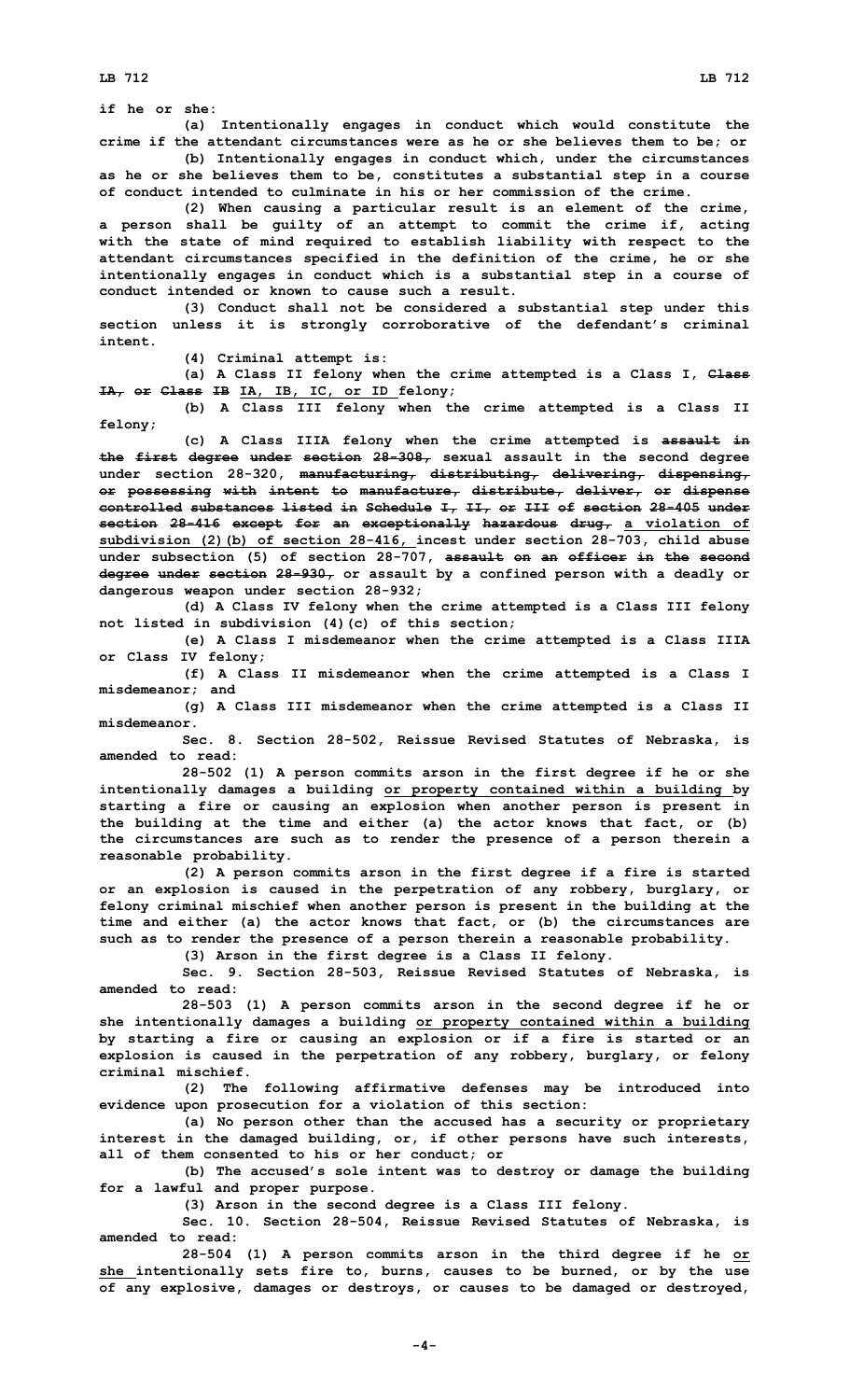**any property of another person without his such other person's consent. Such property shall not be contained within <sup>a</sup> building and shall not be , other than <sup>a</sup> building or occupied structure.**

**(2) Arson in the third degree is <sup>a</sup> Class IV felony if the damages amount to one hundred dollars or more.**

**(3) Arson in the third degree is <sup>a</sup> Class <sup>I</sup> misdemeanor if the damages are less than one hundred dollars.**

**Sec. 11. Section 28-1006, Reissue Revised Statutes of Nebraska, is amended to read:**

**28-1006 (1) It shall be the duty of the sheriff, <sup>a</sup> police officer, or the Nebraska State Patrol to make prompt investigation of and arrest for any violation of section 28-1005.**

**(2) Any animal, equipment, device, or other property or things involved in any violation of section 28-1005 shall be subject to seizure, and disposition may be made in accordance with the method of disposition directed for contraband in section sections 29-818 and 29-820.**

**(3) Any animal involved in any violation of section 28-1005 shall be subject to seizure. Distribution or disposition may shall be made as provided in section 29-818 and in such manner as the court may direct. The court may give preference to adoption alternatives through humane societies or comparable institutions and to the protection of such animal's welfare. For <sup>a</sup> humane society or comparable institution to be considered as an adoption alternative under this subsection, it must first be licensed by the Department of Agriculture as having passed the inspection requirements in the Commercial Dog and Cat Operator Inspection Act and paid the fee for inspection under the act. The court may prohibit an adopting or purchasing party from selling such animal for <sup>a</sup> period not to exceed one year.**

**(4) In addition to any other sentence given for <sup>a</sup> violation of section 28-1005, the sentencing court may order the defendant to reimburse <sup>a</sup> public or private agency for expenses incurred in conjunction with the care, impoundment, or disposal, including adoption, of an animal involved in the violation of such section. Whenever the court believes that such reimbursement may be <sup>a</sup> proper sentence or the prosecuting attorney requests, the court shall order that the presentence investigation report include documentation regarding the nature and amount of the expenses incurred. The court may order that reimbursement be made immediately, in specified installments, or within <sup>a</sup> specified period of time, not to exceed five years after the date of judgment.**

**Sec. 12. Section 28-1012, Reissue Revised Statutes of Nebraska, is amended to read:**

**28-1012 (1) Any law enforcement officer who has reason to believe that an animal has been abandoned or is being cruelly neglected or cruelly mistreated may seek <sup>a</sup> warrant authorizing entry upon private property to inspect, care for, or impound the animal.**

**(2) Any law enforcement officer who has reason to believe that an animal has been abandoned or is being cruelly neglected or cruelly mistreated may issue <sup>a</sup> citation to the owner as prescribed in sections 29-422 to 29-429.**

**(3) Any animal, equipment, device, or other property or things involved in <sup>a</sup> violation of section 28-1009 or 28-1010 shall be subject to seizure and distribution or disposition may shall be made under section 29-818 and in such manner as the court may direct.**

**(4) Any animal involved in <sup>a</sup> violation of section 28-1009 or 28-1010 shall be subject to seizure. Distribution or disposition may shall be made under section 29-818 and in such manner as the court may direct. The court may consider adoption alternatives through humane societies or comparable institutions and the protection of such animal's welfare. For <sup>a</sup> humane society or comparable institution to be considered as an adoption alternative under this subsection, it must first be licensed by the Department of Agriculture as having passed the inspection requirements in the Commercial Dog and Cat Operator Inspection Act and paid the fee for inspection under the act. The court may prohibit an adopting or purchasing party from selling such animal for <sup>a</sup> period not to exceed one year.**

**(5) Any law enforcement officer acting under this section shall not be liable for damage to property if such damage is not the result of the officer's negligence.**

**Sec. 13. Section 28-1019, Reissue Revised Statutes of Nebraska, is amended to read:**

**28-1019 (1)(a) If <sup>a</sup> person is convicted of <sup>a</sup> Class IV felony under section 28-1005 or 28-1009, the sentencing court shall order such person not to own, possess, or reside with any animal for at least five years after the date of conviction, but such time restriction shall not exceed fifteen years. Any person violating such court order shall be guilty of <sup>a</sup> Class I misdemeanor.**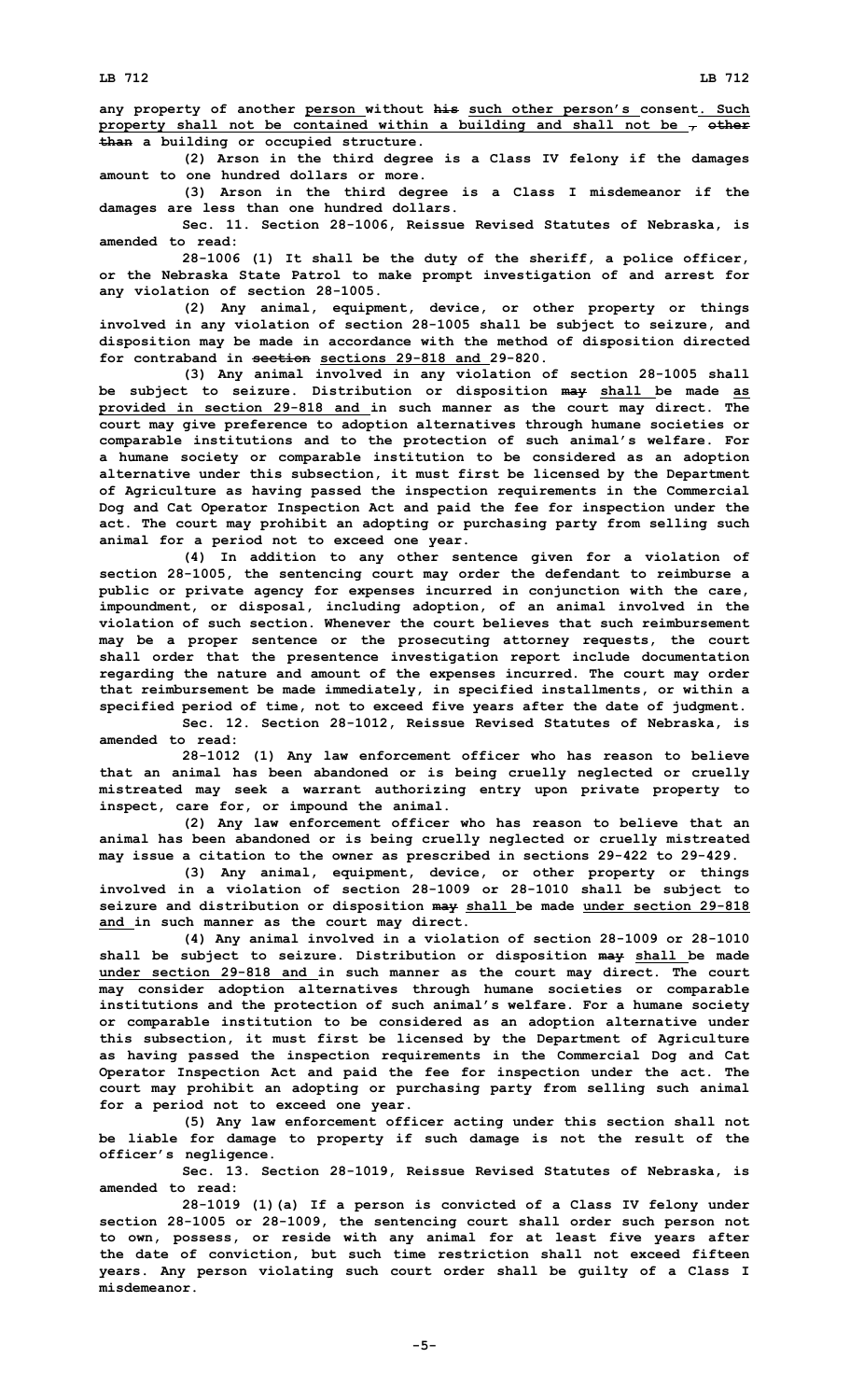**(b) If <sup>a</sup> person is convicted of <sup>a</sup> Class <sup>I</sup> misdemeanor under subdivision (2)(a) of section 28-1009 or <sup>a</sup> Class III misdemeanor under section 28-1010, the sentencing court may order such person not to own, possess,**

**or reside with any animal after the date of conviction, but such time restriction, if any, shall not exceed five years. Any person violating such court order shall be guilty of <sup>a</sup> Class IV misdemeanor.**

**(c) Any animal involved in <sup>a</sup> violation of <sup>a</sup> court order under subdivision (a) or (b) of this subsection shall be subject to seizure by law enforcement. Distribution or disposition shall be made under section 29-818.**

**(2) This section shall not apply to any person convicted under section 28-1005 or 28-1009 if <sup>a</sup> licensed physician confirms in writing that ownership or possession of or residence with an animal is essential to the health of such person.**

**Sec. 14. Section 29-818, Reissue Revised Statutes of Nebraska, is amended to read:**

**29-818 Property (1) Except for pet animals or equines as provided in subsection (2) of this section, property seized under <sup>a</sup> search warrant or validly seized without <sup>a</sup> warrant shall be safely kept by the officer seizing the same unless otherwise directed by the judge or magistrate, and shall be so kept so long as necessary for the purpose of being produced as evidence on any trial. Property seized may not be taken from the officer having it in custody by replevin or other writ so long as it is or may be required as evidence in any trial, nor may it be so taken in any event where <sup>a</sup> complaint has been filed in connection with which the property was or may be used as evidence, and the court in which such complaint was filed shall have exclusive jurisdiction for disposition of the property or funds and to determine rights therein, including questions respecting the title, possession, control, and disposition thereof.**

**(2)(a) Any pet animal or equine seized under <sup>a</sup> search warrant or validly seized without <sup>a</sup> warrant may be kept by the officer seizing the same on the property of the person who owns, keeps, harbors, maintains, or controls such pet animal or equine.**

**(b) When any pet animal or equine is seized or held the court shall provide the person who owns, keeps, harbors, maintains, or controls such pet animal or equine with notice that <sup>a</sup> hearing will be had and specify the date, time, and place of such hearing. Such notice shall be served by personal or residential service or by certified mail. If such notice cannot be served by such methods, service may be made by publication in the county where such pet animal or equine was seized. Such publication shall be made after application and order of the court. Unless otherwise determined and ordered by the court, the date of such hearing shall be no later than ten days after the seizure.**

**(c) At the hearing, the court shall determine the disposition of the pet animal or equine, and if the court determines that any pet animal or equine shall not be returned, the court shall order the person from whom the pet animal or equine was seized to pay all expenses for the support and maintenance of the pet animal or equine, including expenses for shelter, food, veterinary care, and board, necessitated by the possession of the pet animal or equine. At the hearing, the court shall also consider the person's ability to pay for the expenses of the pet animal or equine and the amount of such payments. Payments shall be for <sup>a</sup> succeeding thirty-day period with the first payment due on or before the tenth day following the hearing. Payments for each subsequent succeeding thirty-day period, if any, shall be due on or before the tenth day of such period.**

**(d) If <sup>a</sup> person becomes delinquent in his or her payments for the expenses of the pet animal or equine, the court shall hold <sup>a</sup> hearing to determine the disposition of the seized pet animal or equine. Notice of such hearing shall be given to the person who owns, keeps, harbors, maintains, or controls such pet animal or equine and to any lienholder or security interest holder of record as provided in subdivision (b) of this subsection.**

**(e) An appeal may be entered within ten days after <sup>a</sup> hearing under subdivision (c) or (d) of this subsection. Any person filing an appeal shall post <sup>a</sup> bond sufficient to pay all costs of care of the pet animal or equine for thirty days. Such payment will be required for each succeeding thirty-day period until the appeal is final.**

**(f) Should the person be found not guilty, all funds paid for the expenses of the pet animal or equine shall be returned to the person.**

**(g) For purposes of this subsection:**

**(i) Pet animal means any domestic dog, domestic cat, mini pig, domestic rabbit, domestic ferret, domestic rodent, bird except <sup>a</sup> bird raised as an agricultural animal and specifically excluding any bird possessed under <sup>a</sup> license issued by the State of Nebraska or the United States Fish and Wildlife Service, nonlethal aquarium fish, nonlethal invertebrate, amphibian,**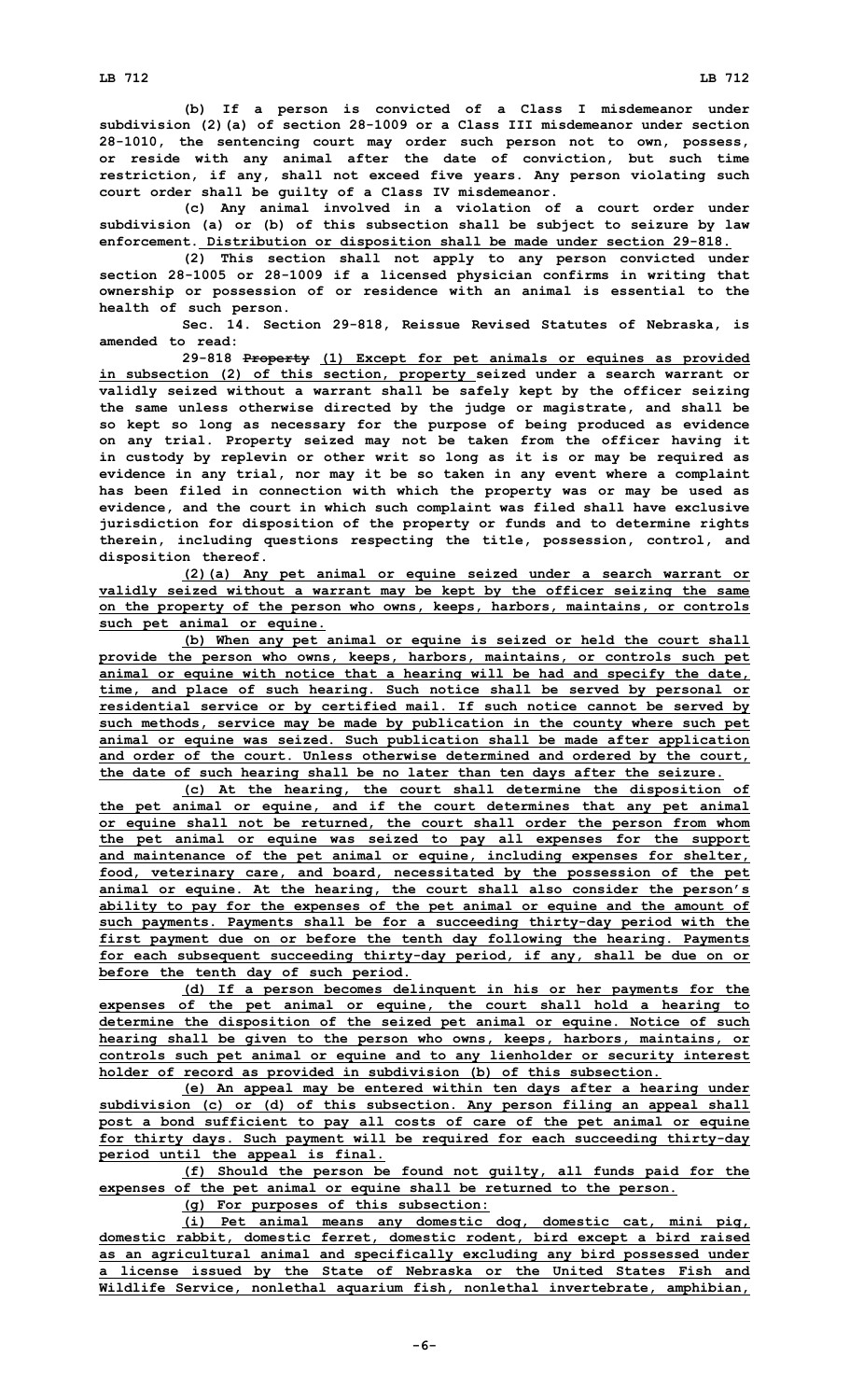**turtle, nonvenomous snake that will not grow to more than eight feet in length at maturity, or such other animal as may be specified and for which <sup>a</sup> permit shall be issued by an animal control authority after inspection and approval, except that any animal forbidden to be sold, owned, or possessed by federal or state law is not <sup>a</sup> pet animal; and**

**(ii) Equine means <sup>a</sup> horse, pony, donkey, mule, hinny, or llama.**

**(h) This section shall not preempt, and shall not be construed to preempt, any ordinance of <sup>a</sup> city of the metropolitan class.**

**Sec. 15. Section 29-1207, Reissue Revised Statutes of Nebraska, is amended to read:**

**29-1207 (1) Every person indicted or informed against for any offense shall be brought to trial within six months, and such time shall be computed as provided in this section.**

**(2) Such six-month period shall commence to run from the date the indictment is returned or the information filed, unless the offense is <sup>a</sup> misdemeanor offense involving intimate partners, as that term is defined in section 28-323, in which case the six-month period shall commence from the date the defendant is arrested on <sup>a</sup> complaint filed as part of <sup>a</sup> warrant for arrest.**

**(3) If <sup>a</sup> defendant is to be tried again following <sup>a</sup> mistrial, an order for <sup>a</sup> new trial, or an appeal or collateral attack, such period shall commence to run from the date of the mistrial, order granting <sup>a</sup> new trial, or the mandate on remand.**

**(4) The following periods shall be excluded in computing the time for trial:**

**(a) The period of delay resulting from other proceedings concerning the defendant, including, but not limited to, an examination and hearing on competency and the period during which he or she is incompetent to stand trial; the time from filing until final disposition of pretrial motions of the defendant, including motions to suppress evidence, motions to quash the indictment or information, demurrers and pleas in abatement, and motions for <sup>a</sup> change of venue; and the time consumed in the trial of other charges against the defendant;**

**(b) The period of delay resulting from <sup>a</sup> continuance granted at the request or with the consent of the defendant or his or her counsel. A defendant without counsel shall not be deemed to have consented to a continuance unless he or she has been advised by the court of his or her right to <sup>a</sup> speedy trial and the effect of his or her consent. A defendant who has sought and obtained <sup>a</sup> continuance which is indefinite has an affirmative duty to end the continuance by giving notice of request for trial or the court can end the continuance by setting <sup>a</sup> trial date. When the court ends an indefinite continuance by setting <sup>a</sup> trial date, the excludable period resulting from the indefinite continuance ends on the date for which trial commences. A defendant is deemed to have waived his or her right to speedy trial when the period of delay resulting from <sup>a</sup> continuance granted at the request of the defendant or his or her counsel extends the trial date beyond the statutory six-month period;**

**(c) The period of delay resulting from <sup>a</sup> continuance granted at the request of the prosecuting attorney, if:**

**(i) The continuance is granted because of the unavailability of evidence material to the state's case, when the prosecuting attorney has exercised due diligence to obtain such evidence and there are reasonable grounds to believe that such evidence will be available at the later date; or**

**(ii) The continuance is granted to allow the prosecuting attorney additional time to prepare the state's case and additional time is justified because of the exceptional circumstances of the case;**

**(d) The period of delay resulting from the absence or unavailability of the defendant;**

**(e) <sup>A</sup> reasonable period of delay when the defendant is joined for trial with a codefendant as to whom the time for trial has not run and there is good cause for not granting <sup>a</sup> severance. In all other cases, the defendant shall be granted <sup>a</sup> severance so that he or she may be tried within the time limits applicable to him or her; and**

**(f) Other periods of delay not specifically enumerated in this section, but only if the court finds that they are for good cause.**

**Sec. 16. Section 29-1208, Reissue Revised Statutes of Nebraska, is amended to read:**

**29-1208 If <sup>a</sup> defendant is not brought to trial before the running of the time for trial as provided for in section 29-1207, as extended by excluded periods, he or she shall be entitled to his or her absolute discharge from the offense charged and for any other offense required by law to be joined with that offense.**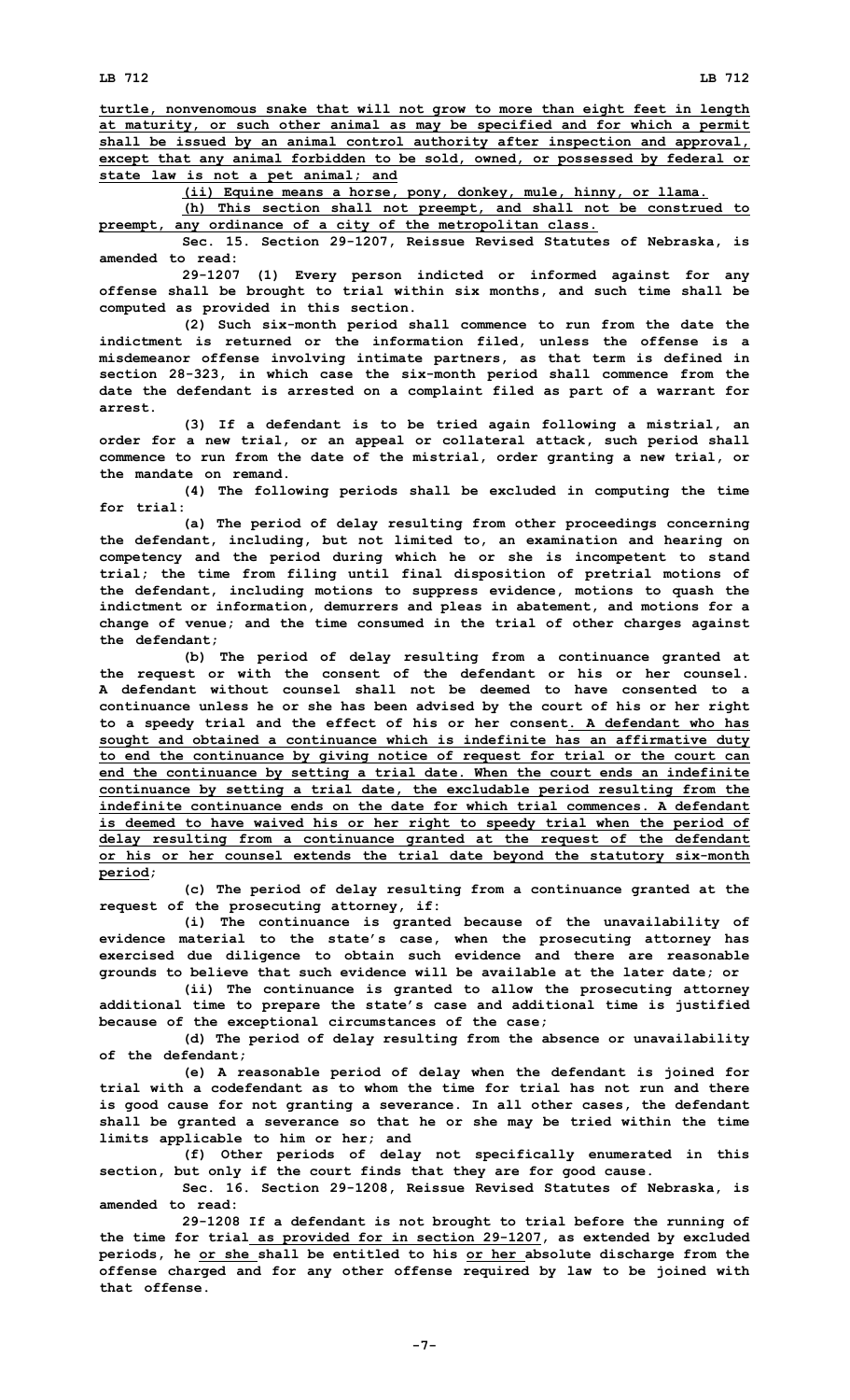**Sec. 17. Section 29-2412, Reissue Revised Statutes of Nebraska, is amended to read:**

**29-2412 (1) Whenever it is made satisfactorily to appear to the district court, or to the county judge of the proper county, after all legal means have been exhausted, that any person who is subject to being or is confined in jail for any fine or costs of prosecution for any criminal offense has no estate with which to pay such fine or costs, it shall be the duty of such court or judge, on his or her own motion or upon the motion of the person so confined, to discharge such person from further imprisonment for such fine or costs, which discharge shall operate as <sup>a</sup> complete release of such fine or costs.**

**(2) Nothing in this section shall authorize any person to be discharged from imprisonment before the expiration of the time for which he or she may be sentenced to be imprisoned, as part of his or her punishment, or when such person shall default on <sup>a</sup> payment due pursuant to an installment agreement arranged by the court.**

**(3) Any person held in custody for nonpayment of <sup>a</sup> fine or costs or for default on an installment shall be entitled to <sup>a</sup> credit on the fine, costs, or installment of sixty ninety dollars for each day so held. In no case shall <sup>a</sup> person held in custody for nonpayment of <sup>a</sup> fine or costs be held in such custody for more days than the maximum number to which he or she could have been sentenced if the penalty set by law includes the possibility of confinement.**

**Sec. 18. Section 30-2322, Reissue Revised Statutes of Nebraska, is amended to read:**

**30-2322 <sup>A</sup> surviving spouse of <sup>a</sup> decedent who was domiciled in this state is entitled to a homestead allowance of seven thousand five hundred dollars for <sup>a</sup> decedent who dies before January 1, 2011, and twenty thousand dollars for <sup>a</sup> decedent who dies on or after January 1, 2011. If there is no surviving spouse, each minor child and each dependent child of the decedent is entitled to <sup>a</sup> homestead allowance amounting to seven thousand five hundred dollars the amount allowed for <sup>a</sup> surviving spouse divided by the number of minor and dependent children of the decedent. The homestead allowance is exempt from and has priority over all claims against the estate except for costs and expenses of administration. Homestead allowance is in addition to any share passing to the surviving spouse or minor or dependent child by the will of the decedent unless otherwise provided therein, by intestate succession or by way of elective share.**

**Sec. 19. Section 30-2323, Reissue Revised Statutes of Nebraska, is amended to read:**

**30-2323 (1) In addition to the homestead allowance, the surviving spouse of <sup>a</sup> decedent who was domiciled in this state is entitled from the estate to value not exceeding five thousand dollars for <sup>a</sup> decedent who dies before January 1, 2011, and twelve thousand five hundred dollars for <sup>a</sup> decedent who dies on or after January 1, 2011, in excess of any security interests therein in household furniture, automobiles, furnishings, appliances, and personal effects. If there is no surviving spouse, children of the decedent are entitled jointly to the same value unless the decedent has provided in his or her will that one or more of such children shall be disinherited, in which case only those children not so disinherited shall be so entitled. For purposes of this section, disinherited means providing in one's will that <sup>a</sup> child shall take nothing or <sup>a</sup> nominal amount of ten dollars or less from the estate.**

**(2) If encumbered chattels are selected and if the value in excess of security interests, plus that of other exempt property, is less than five thousand dollars, the amount allowed under subsection (1) of this section, or if there is not five thousand dollars that amount worth of exempt property in the estate, the spouse or children are entitled to other assets of the estate, if any, to the extent necessary to make up the five thousand dollars value. amount allowed under subsection (1) of this section. Rights to exempt property and assets needed to make up <sup>a</sup> deficiency of exempt property have priority over all claims against the estate except for costs and expenses of administration, except for claims filed by the Department of Health and Human Services pursuant to section 68-919 notwithstanding the order of payment established in section 30-2487, and except that the right to any assets to make up <sup>a</sup> deficiency of exempt property shall abate as necessary to permit prior payment of homestead allowance and family allowance.**

**(3) These rights are in addition to any benefit or share passing to the surviving spouse by the will of the decedent unless otherwise provided therein, by intestate succession, or by way of elective share. These rights are in addition to any benefit or share passing to the surviving children by intestate succession and are in addition to any benefit or share passing by**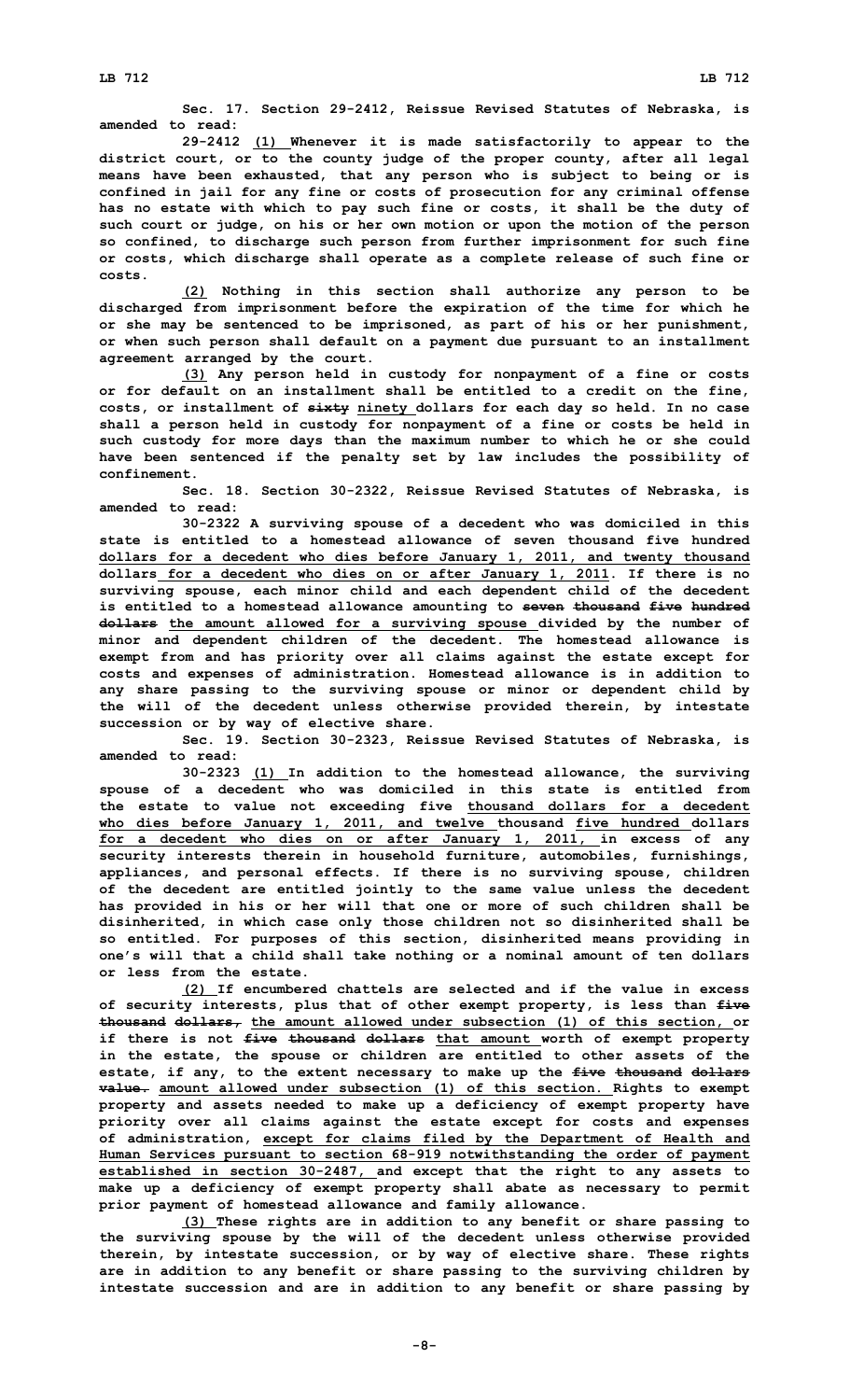**the will of the decedent to those surviving children not disinherited unless otherwise provided in the will.**

**Sec. 20. Section 30-2325, Reissue Revised Statutes of Nebraska, is amended to read:**

**30-2325 If the estate is otherwise sufficient, property specifically devised is not used to satisfy rights to homestead and exempt property. Subject to this restriction, the surviving spouse, the guardians of the minor children, or children who are adults may select property of the estate as homestead allowance and exempt property. After giving such notice as the court may require in <sup>a</sup> proceeding initiated under the provisions of section 30-2405, the personal representative may make these selections if the surviving spouse, the children or the guardians of the minor children are unable or fail to do so within <sup>a</sup> reasonable time or if there are no guardians of the minor children. The personal representative may execute an instrument or deed of distribution to establish the ownership of property taken as homestead allowance or exempt property. He or she The personal representative may determine the family allowance in <sup>a</sup> lump sum not exceeding nine thousand dollars for <sup>a</sup> decedent who dies before January 1, 2011, and twenty thousand dollars for <sup>a</sup> decedent who dies on or after January 1, 2011, or periodic installments not exceeding seven hundred fifty dollars per month for one year for <sup>a</sup> decedent who dies before January 1, 2011, and one thousand six hundred sixty-six dollars and sixty-seven cents per month for one year, and for <sup>a</sup> decedent who dies on or after January 1, 2011. The personal representative may disburse funds of the estate in payment of the family allowance and any part of the homestead allowance payable in cash. The personal representative or any interested person aggrieved by any selection, determination, payment, proposed payment, or failure to act under this section may petition the court for appropriate relief, which relief may provide <sup>a</sup> family allowance larger or smaller than that which the personal representative determined or could have determined.**

**The homestead allowance, the exempt property, and the family allowance as finally determined by the personal representative or by the court, shall vest in the surviving spouse as of the date of decedent's death, as <sup>a</sup> vested indefeasible right of property, shall survive as an asset of the surviving spouse's estate if unpaid on the date of death of such surviving spouse, and shall not terminate upon the death or remarriage of the surviving spouse.**

**Sec. 21. Section 30-2664, Reissue Revised Statutes of Nebraska, is amended to read:**

**30-2664 Sections 30-2664 to 30-2672 and section 22 of this act shall be known and may be cited as the Uniform Durable Power of Attorney Act.**

**Sec. 22. An agent or attorney in fact under <sup>a</sup> durable power of attorney may do the following on behalf of the principal or with the principal's property only if the durable power of attorney expressly grants the agent or attorney in fact the authority and exercise of the authority is not otherwise prohibited by another agreement or instrument to which the authority or property is subject:**

**(1) Create or change rights of survivorship; or**

**(2) Create or change <sup>a</sup> beneficiary designation.**

**Sec. 23. (1) <sup>A</sup> person who owns <sup>a</sup> motor vehicle may provide for the transfer of such vehicle upon his or her death or the death of the last survivor of <sup>a</sup> joint tenancy with right of survivorship by including in the certificate of title <sup>a</sup> designation of beneficiary or beneficiaries to whom the vehicle will be transferred on the death of the owner or the last survivor, subject to the rights of all lienholders, whether created before, simultaneously with, or after the creation of the transfer-on-death interest. A trust may be the beneficiary of <sup>a</sup> transfer-on-death certificate of title. The certificate of title shall include the name of the owner, the name of any tenant-in-common owner or the name of any joint-tenant-with-right-of-survivorship owner, followed in substance by the words transfer on death to (name of beneficiary or beneficiaries or name of trustee if <sup>a</sup> trust is to be the beneficiary). The abbreviation TOD may be used instead of the words transfer on death to.**

**(2) <sup>A</sup> transfer-on-death beneficiary shall have no interest in the motor vehicle until the death of the owner or the last survivor of the joint-tenant-with-right-of-survivorship owners. A beneficiary designation may be changed at any time by the owner or by the joint-tenant-with-right-of-survivorship owners then surviving without the consent of any beneficiary by filing an application for <sup>a</sup> subsequent certificate of title.**

**(3) Ownership of <sup>a</sup> motor vehicle which has <sup>a</sup> designation of beneficiary as provided in subsection (1) of this section and for which an**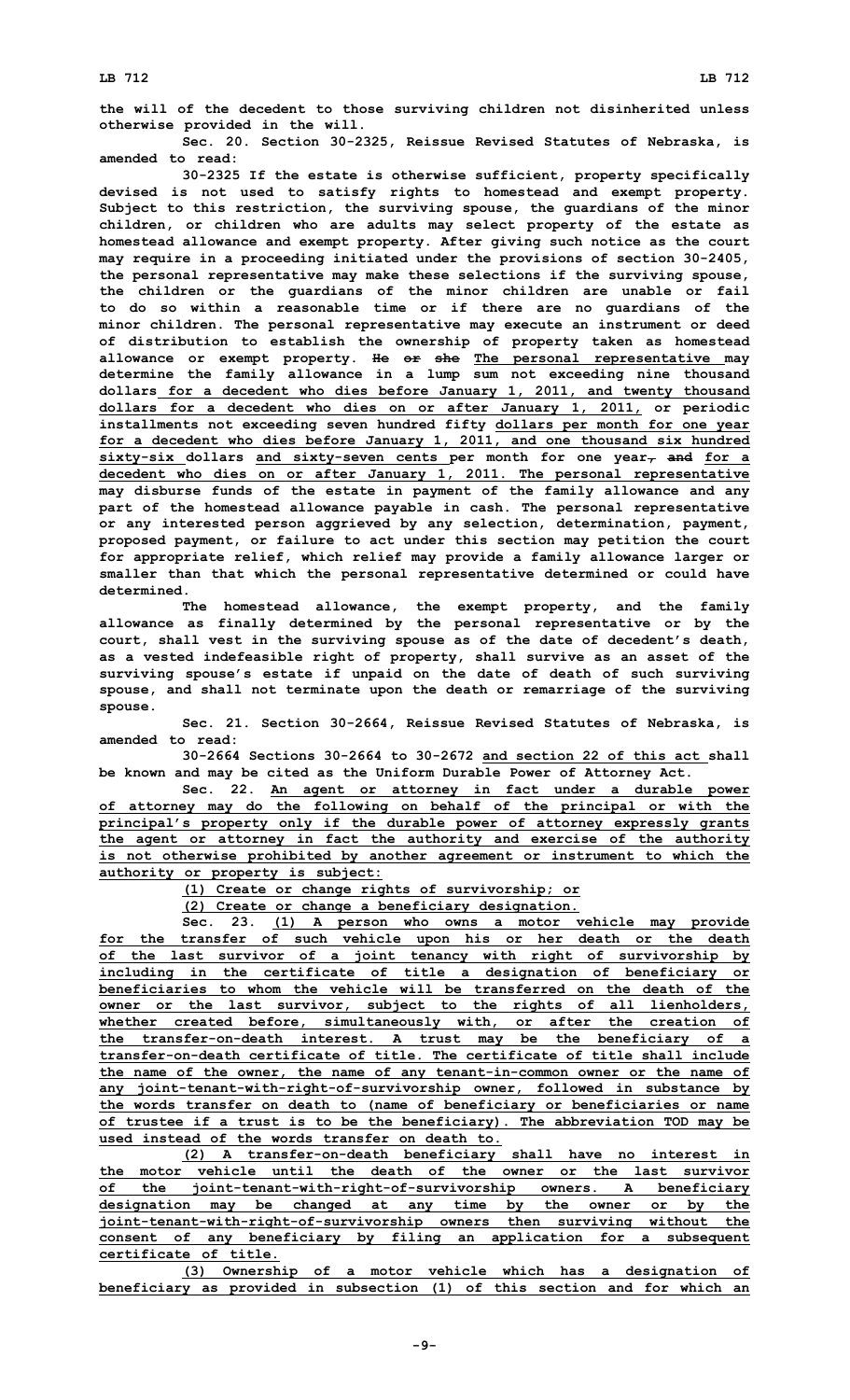**Sec. 24. Section 30-2715, Reissue Revised Statutes of Nebraska, is amended to read:**

**30-2715 (a) <sup>A</sup> provision for <sup>a</sup> nonprobate transfer on death in an insurance policy, contract of employment, bond, mortgage, promissory note, certificated or uncertificated security, account agreement, custodial agreement, deposit agreement, compensation plan, pension plan, individual retirement plan, employee benefit plan, trust, marital property agreement, certificate of title, or other written instrument of <sup>a</sup> similar nature is nontestamentary. This subsection includes <sup>a</sup> written provision that:**

**(1) money or other benefits due to, controlled by, or owned by <sup>a</sup> decedent before death must be paid after the decedent's death to <sup>a</sup> person whom the decedent designates either in the instrument or in <sup>a</sup> separate writing, including <sup>a</sup> will, executed either before or at the same time as the instrument, or later;**

**(2) money due or to become due under the instrument ceases to be payable in the event of death of the promisee or the promisor before payment or demand; or**

**(3) any property controlled by or owned by the decedent before death which is the subject of the instrument passes to <sup>a</sup> person the decedent designates either in the instrument or in <sup>a</sup> separate writing, including <sup>a</sup> will, executed either before or at the same time as the instrument, or later.**

**(b) This section does not limit rights of creditors under other laws of this state.**

**Sec. 25. Section 43-512.12, Revised Statutes Supplement, 2009, is amended to read:**

**43-512.12 (1) Child support orders in cases in which <sup>a</sup> party has applied for services under Title IV-D of the federal Social Security Act, as amended, shall be reviewed by the Department of Health and Human Services to determine whether to refer such orders to the county attorney or authorized attorney for filing of an application for modification. An order shall be reviewed by the department upon its own initiative or at the request of either parent when such review is required by Title IV-D of the federal Social Security Act, as amended. After review the department shall refer an order to <sup>a</sup> county attorney or authorized attorney when the verifiable financial information available to the department indicates:**

**(1) (a) The present child support obligation varies from the Supreme Court child support guidelines pursuant to section 42-364.16 by more than the percentage, amount, or other criteria established by Supreme Court rule, and the variation is due to financial circumstances which have lasted at least three months and can reasonably be expected to last for an additional six months; or**

**(2) (b) Health care coverage meeting the requirements of subsection (2) of section 42-369 is available to either party and the children do not have health care coverage other than the medical assistance program under the Medical Assistance Act.An order Health care coverage cases may be modified within three years of entry of the order.**

**(2) Orders that are not addressed under subsection (1) of this section shall not be reviewed by the department if it has not been three years since the present child support obligation was ordered. An order shall not be reviewed by the department more than once every three years unless the requesting party demonstrates <sup>a</sup> substantial change in circumstances, and an that is expected to last for the applicable time period established by subdivision (1)(a) of this section. Such substantial change in circumstances may include, but is not limited to, change in employment, earning capacity, or income or receipt of an ongoing source of income from <sup>a</sup> pension, gift, or lottery winnings. An order may be reviewed after one year if the department's determination after the previous review was not to refer to the county attorney or authorized attorney for filing of an application for modification because financial circumstances had not lasted or were not expected to last for the time periods established by subdivision (1) (1)(a) of this section.**

**Sec. 26. Section 43-512.15, Revised Statutes Supplement, 2009, is amended to read:**

**43-512.15 (1) The county attorney or authorized attorney, upon referral from the Department of Health and Human Services, shall file <sup>a</sup> complaint to modify <sup>a</sup> child support order unless the attorney determines in the exercise of independent professional judgment that:**

**(a) The variation from the Supreme Court child support guidelines pursuant to section 42-364.16 is based on material misrepresentation of fact**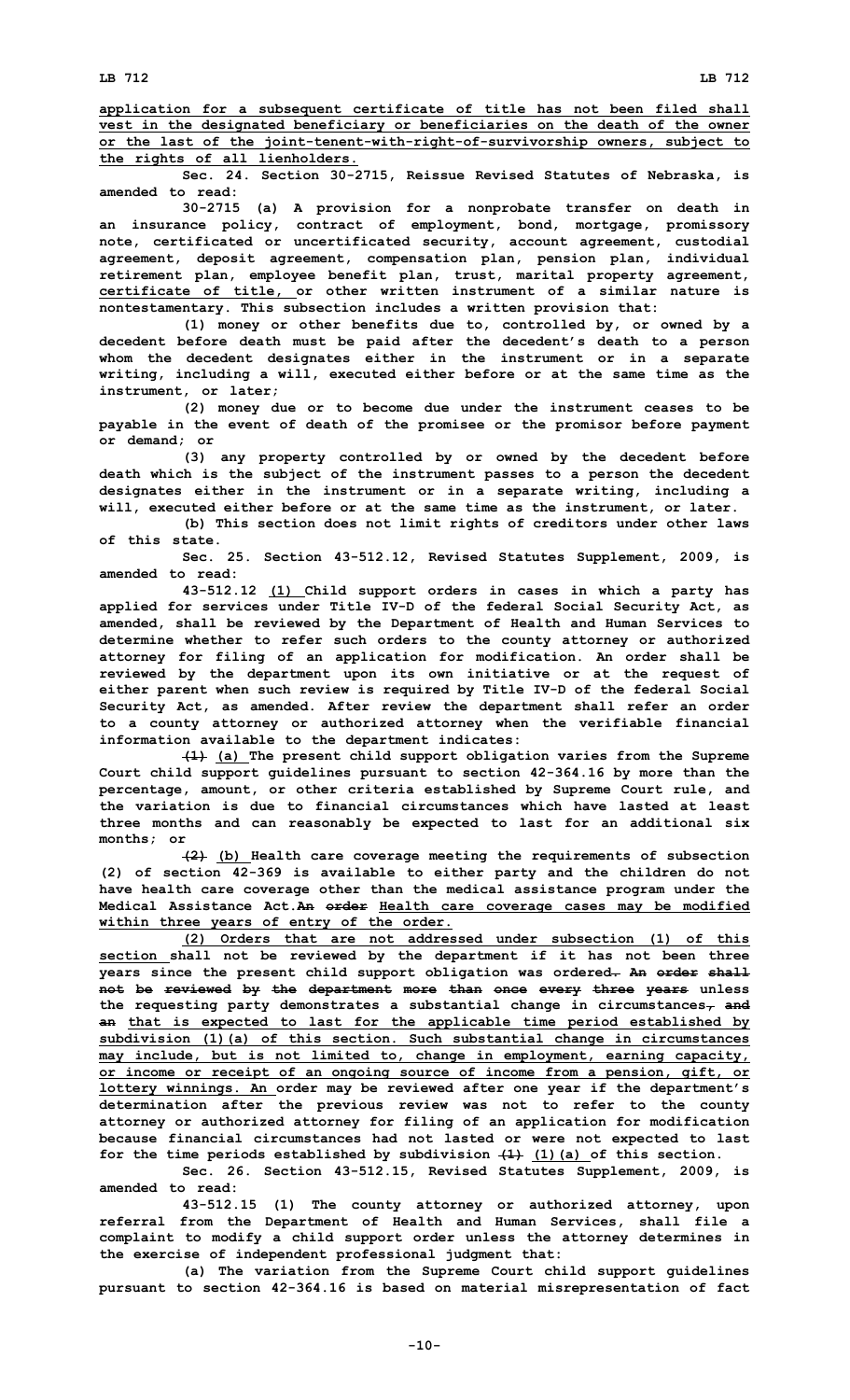## **LB 712 LB 712**

**concerning any financial information submitted to the attorney;**

**(b) The variation from the guidelines is due to <sup>a</sup> voluntary reduction in net monthly income. For purposes of this section, <sup>a</sup> person who has been incarcerated for <sup>a</sup> period of one year or more in <sup>a</sup> county or city jail or <sup>a</sup> federal or state correctional facility shall be considered to have an involuntary reduction of income unless (i) the incarceration is <sup>a</sup> result of <sup>a</sup> conviction for criminal nonsupport pursuant to section 28-706 or <sup>a</sup> conviction for <sup>a</sup> violation of any federal law or law of another state substantially similar to section 28-706, (ii) the incarcerated individual has <sup>a</sup> documented record of willfully failing or neglecting to provide proper support which he or she knew or reasonably should have known he or she was legally obligated to provide when he or she had sufficient resources to provide such support, or (iii) the incarceration is <sup>a</sup> result of <sup>a</sup> conviction for <sup>a</sup> crime in which the child who is the subject of the child support order was victimized; or**

**(c) When the amount of the order is considered with all the other undisputed facts in the case, no variation from the criteria set forth in subdivisions (1) and (2) (1)(a) and (b) of section 43-512.12 exists.**

**(2) The department, <sup>a</sup> county attorney, or an authorized attorney shall not in any case be responsible for reviewing or filing an application to modify child support for individuals incarcerated as described in subdivision (1)(b) of this section.**

**(3) The proceedings to modify <sup>a</sup> child support order shall comply with section 42-364, and the county attorney or authorized attorney shall represent the state in the proceedings.**

**(4) After <sup>a</sup> complaint to modify <sup>a</sup> child support order is filed, any party may choose to be represented personally by private counsel. Any party who retains private counsel shall so notify the county attorney or authorized attorney in writing.**

**Sec. 27. Section 43-1701, Reissue Revised Statutes of Nebraska, is amended to read:**

**43-1701 Sections 43-1701 to 43-1743 and section 30 of this act shall be known and may be cited as the Income Withholding for Child Support Act.**

**Sec. 28. Section 43-1702, Reissue Revised Statutes of Nebraska, is amended to read:**

**43-1702 It is the intent of the Legislature to encourage the use of all proven techniques for the collection of child, spousal, and medical support and monetary judgments. While income withholding is the preferred technique, other techniques such as liens on property and contempt proceedings should be used when appropriate. The purpose of the Income Withholding for Child Support Act is to provide <sup>a</sup> simplified and relatively automatic procedure for implementing income withholding in order to guarantee that child, spousal, and medical support obligations and monetary judgments are met when income is available for that purpose, to encourage voluntary withholding by obligors, and to facilitate the implementation of income withholding based on foreign support orders.**

**Sec. 29. Section 43-1703, Reissue Revised Statutes of Nebraska, is amended to read:**

**43-1703 For purposes of the Income Withholding for Child Support Act, unless the context otherwise requires, the definitions found in sections 43-1704 to 43-1717 and section 30 of this act shall be used.**

**Sec. 30. Monetary judgment shall mean <sup>a</sup> monetary judgment against an obligor that is unsatisfied and is owed to the federal or state governmental unit in <sup>a</sup> case in which services are being provided under Title IV-D of the federal Social Security Act, as amended, and the judgment is related to the support of <sup>a</sup> child. Monetary judgment includes, but is not limited to, the cost of genetic testing that the obligor has been ordered to pay by <sup>a</sup> court, plus any accumulated interest on the judgment under sections 45-103 to 45-103.04, whether the order was issued prior to, on, or after the operative date of this section.**

**Sec. 31. Section 43-1717, Reissue Revised Statutes of Nebraska, is amended to read:**

**43-1717 Support order shall mean any order, decree, or judgment for child, spousal, or medical support or for payment of any arrearage for such support issued by <sup>a</sup> court or agency of competent jurisdiction, whether issued prior to, on, or after November 16, 1985, whether for temporary or permanent support, whether interlocutory or final, whether or not modifiable, and whether or not incidental to <sup>a</sup> proceeding for dissolution of marriage, judicial or legal separation, separate maintenance, paternity, guardianship, or civil protection or any other action. A support order may include payment for any monetary judgment.**

**Sec. 32. Section 43-1718.02, Reissue Revised Statutes of Nebraska,**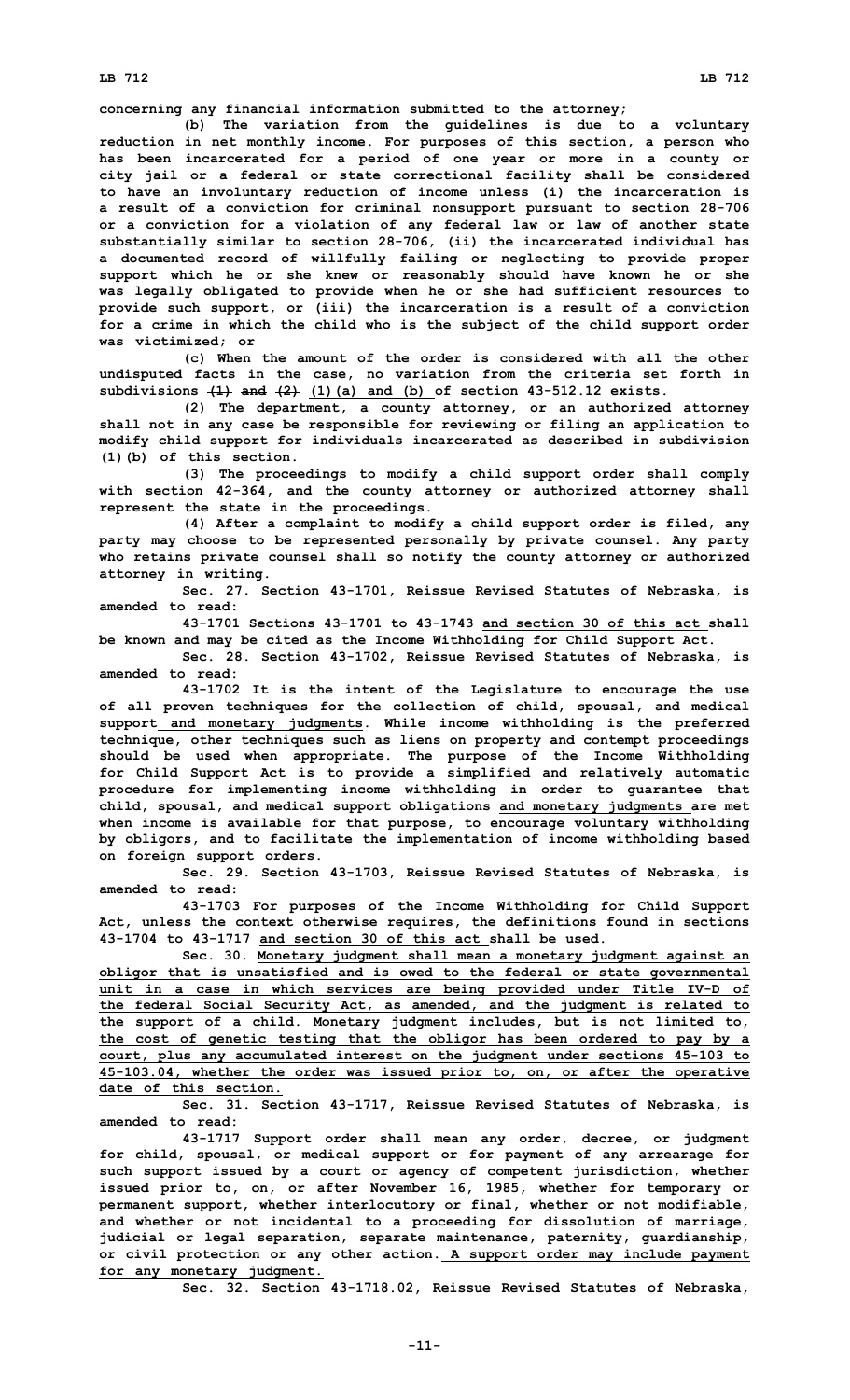**is amended to read:**

**43-1718.02 (1) In any case in which services are not provided under Title IV-D of the federal Social Security Act, as amended, and <sup>a</sup> support order has been issued or modified on or after July 1, 1994, the obligor's income shall be subject to income withholding regardless of whether or not payments pursuant to such order are in arrears, and the court shall require such income withholding in its order unless:**

**(a) One of the parties demonstrates and the court finds that there is good cause not to require immediate income withholding; or**

**(b) <sup>A</sup> written agreement between the parties providing an alternative arrangement is incorporated into the support order.**

**(2) If the court pursuant to subsection (1) of this section orders income withholding regardless of whether or not payments are in arrears, the obligor shall prepare <sup>a</sup> notice to withhold income. The notice to withhold income shall be substantially similar to <sup>a</sup> prototype prepared by the department and made available by the department to the State Court Administrator and the clerks of the district courts. The notice to withhold shall direct:**

**(a) That the employer or other payor shall withhold from the obligor's disposable income the amount stated in the notice to withhold for the purpose of satisfying the obligor's ongoing obligation for support payments as they become due, and if there are arrearages, reducing to reduce such arrearages in child, spousal, or medical support payments arising from the obligor's failure to fully comply with <sup>a</sup> support order, and after the obligor's support obligation is current, to satisfy any monetary judgment against the obligor;**

**(b) That the employer or other payor shall pay to the obligor, on his or her regularly scheduled payday, such income then due which is not required to be withheld as stated on the notice or pursuant to any court order;**

**(c) That the employer or other payor shall not withhold more than the maximum amount permitted to be withheld under section 303(b) of the federal Consumer Credit Protection Act, 15 U.S.C. 1673(b)(2)(A) and (B), and the amount withheld, including interest, to satisfy an arrearage of child, spousal, or medical support or any monetary judgment when added to the amount withheld to pay current support and the fee provided for in subdivision (2)(d) of this section shall not exceed such maximum amount;**

**(d) That the employer or other payor may assess an additional administrative fee from the obligor's disposable income not to exceed two dollars and fifty cents in any calendar month as compensation for the employer's or other payor's reasonable cost incurred in complying with the notice;**

**(e) That the employer or other payor shall remit, within seven days after the date the obligor is paid and in the manner specified in the notice, the income withheld, less the deduction allowed as an administrative fee by subdivision (2)(d) of this section, to the State Disbursement Unit and shall notify the unit of the date such income was withheld;**

**(f) That the notice to withhold income shall terminate with respect to the employer or other payor without any court action or action by the obligor thirty days after the obligor ceases employment with or is no longer entitled to income from such employer or other payor;**

**(g) That the employer or other payor may combine amounts required to be withheld from the income of two or more obligors in <sup>a</sup> single payment to the unit if the portion of the single payment which is attributable to each individual obligor is separately identified;**

**(h) That an employer or other payor who fails to withhold and remit income of an obligor after receiving proper notice or who discriminates, demotes, disciplines, or terminates an employee or payee after receiving <sup>a</sup> notice to withhold income shall be subject to the penalties prescribed in subsections (4) and (5) of this section; and**

**(i) That if the employer or other payor receives more than one notice to withhold income of <sup>a</sup> single obligor and the amount of income available to be withheld pursuant to the limits specified in subdivision (c) of this subsection is insufficient to satisfy the total support amount certified stated in the notices, the income available shall first be applied to current support. If the total amount of income available to be withheld is insufficient to satisfy the total amount of current support certified stated by the notices, the employer or other payor shall withhold for each notice the proportion that the amount of the current support certified stated in such notice bears to the total amount of current support certified stated in all notices received for the obligor. Any remaining income available to be withheld after current support is satisfied for all notices shall be applied**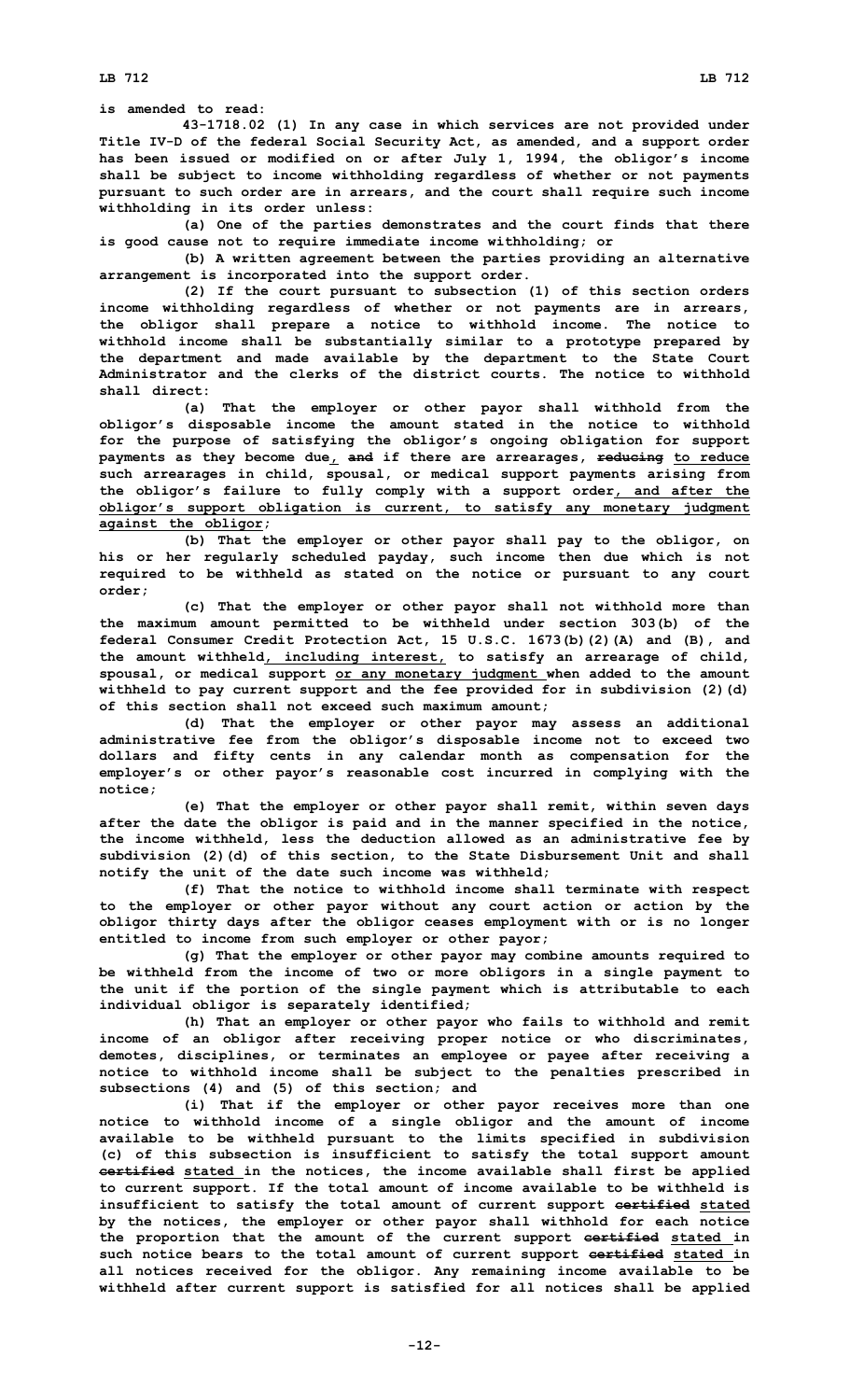**to arrearages. If arrearages are certified stated in more than one notice, the employer or other payor shall withhold for each notice the proportion that the amount of the arrearage certified stated in such notice bears to the total amount of arrearage certified stated in all notices received for the obligor. Any income available to be withheld after the obligor's support obligation is current shall be applied to any monetary judgment. If <sup>a</sup> monetary judgment is stated in more than one notice, the employer or other payor shall withhold for each notice the proportion that the amount of the monetary judgments stated in such notice bears to the total amount of monetary judgments stated in all notices received for the obligor.**

**Compliance with the order by the employer or other payor shall operate as <sup>a</sup> discharge of the employer's or other payor's liability to the obligor as to the portion of the obligor's income withheld.**

**(3) The obligor shall deliver the notice to withhold income to his or her current employer or other payor and provide <sup>a</sup> copy of such notice to the clerk of the district court.**

**(4) Any employer or other payor who fails to withhold and remit any income of an obligor receiving income from the employer or other payor, after proper notice as provided in subsection (2) of this section, shall be required to pay to the unit the amount specified in the notice.**

**(5) (5)(a) An employer or other payor shall not use an order or notice to withhold income or order or the possibility of income withholding as <sup>a</sup> basis for (a) (i) discrimination in hiring, (b) (ii) demotion of an employee or payee, (c) (iii) disciplinary action against an employee or payee, or (d) (iv) termination of an employee or payee.**

**(b) Upon application by the obligor and after <sup>a</sup> hearing on the matter, the court may impose <sup>a</sup> civil fine of up to five hundred dollars for each violation of this subsection.**

**(c) An employer or other payor who violates this subsection shall be required to make full restitution to the aggrieved employee or payee, including reinstatement and backpay.**

**(6) When an obligor ceases employment with or is no longer entitled to income from an employer or other payor, the notice to withhold income shall not cease to operate against the obligor and income withholding shall continue to apply to any subsequent employment or income of the obligor. The notice to withhold income shall terminate with respect to the employer or other payor without any court action or action by the obligor thirty days after the obligor ceases employment with or is no longer entitled to income from such employer or other payor. A notice to withhold income shall also terminate when the child, spousal, or medical support obligation terminates, and all past-due support has been paid, and any monetary judgment has been paid, in which case the obligor shall notify the employer or other payor to cease withholding income.**

**(7) <sup>A</sup> notice to withhold income may be modified or revoked by <sup>a</sup> court of competent jurisdiction as <sup>a</sup> result of modification of the support order. A notice to withhold income may also be modified or revoked by <sup>a</sup> court of competent jurisdiction, for other good cause shown, after notice and <sup>a</sup> hearing on the issue.**

**(8) The obligee or obligor may file an action in district court to enforce this section.**

**(9) If after an order is issued in any case under this section the case becomes one in which services are provided under Title IV-D of the federal Social Security Act, as amended, the county attorney or authorized attorney or the Department of Health and Human Services shall implement income withholding as otherwise provided in the Income Withholding for Child Support Act.**

**Sec. 33. Section 43-1720, Reissue Revised Statutes of Nebraska, is amended to read:**

**43-1720 If the department has previously sent <sup>a</sup> notice of assignment and opportunity for hearing on the same support order under section 48-647, the county attorney, authorized attorney, or the department shall certify state the amount to be withheld from an obligor's disposable income pursuant to section 43-1722 and shall notify the obligor's employer or other payor pursuant to section 43-1723. If the department has not previously sent such notice, and except in cases in which the court has ordered income withholding pursuant to subsection (1) of section 43-1718.01 or section 43-1718.02, upon receiving certification pursuant to section 42-358 or notice of delinquent payments of medical support, the county attorney, the authorized attorney, or the department shall send <sup>a</sup> notice by certified mail to the last-known address of the obligor stating:**

**(1) That an assignment of his or her income by means of income withholding will go into effect within fifteen days after the date the notice**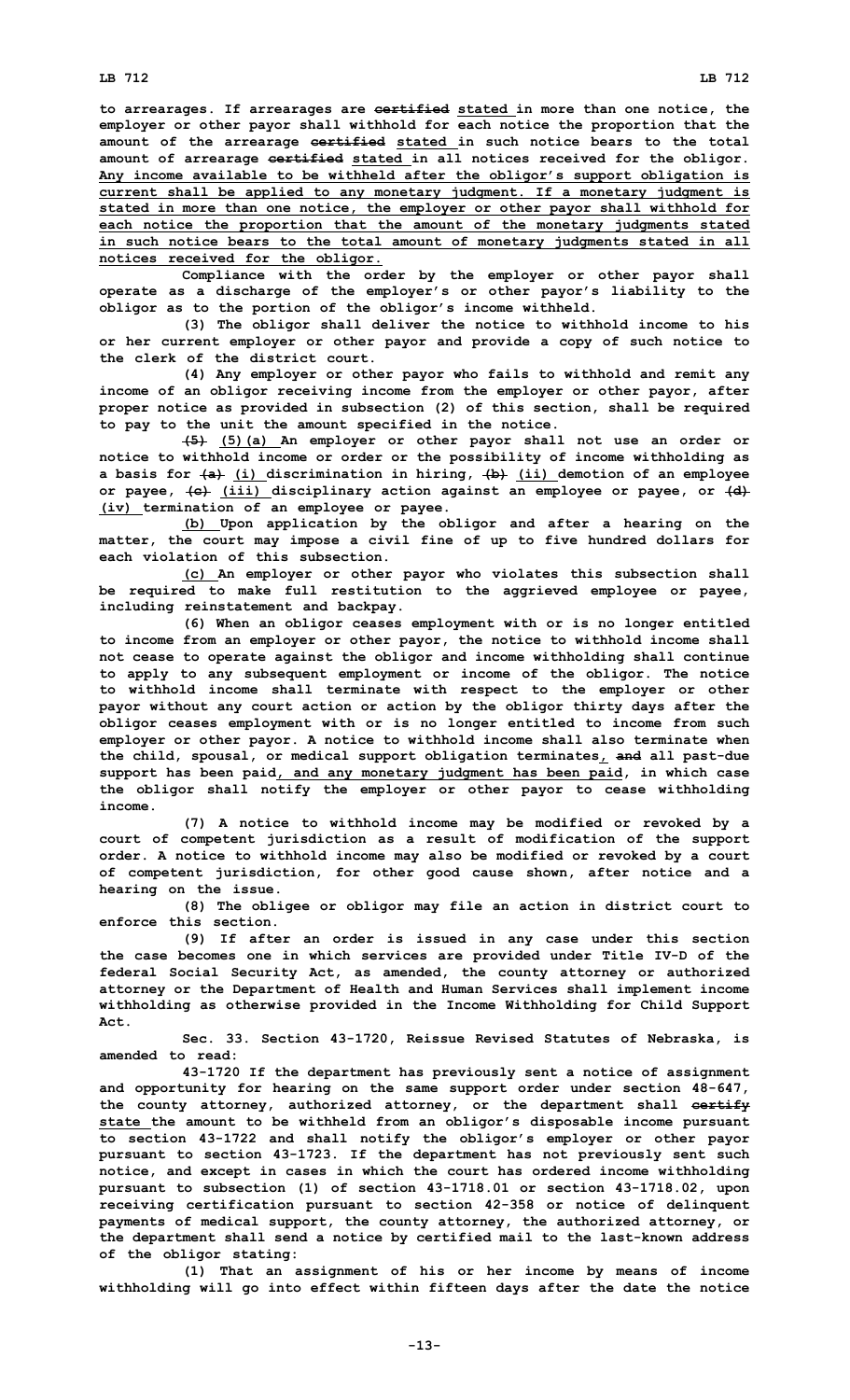**is sent;**

**(2) That the income withholding will continue to apply to any subsequent employer or other payor of the obligor;**

**(3) The amount of support and any monetary judgment the obligor owes;**

**(4) The amount of income that will be withheld; and**

**(5) That within the fifteen-day period, the obligor may request <sup>a</sup> hearing in the manner specified in the notice to contest <sup>a</sup> mistake of fact. For purposes of this subdivision, mistake of fact shall mean (a) an error in the amount of current or overdue support or the amount of any monetary judgment, (b) an error in the identity of the obligor, or (c) an error in the amount to be withheld as provided in section 43-1722.**

**Sec. 34. Section 43-1722, Reissue Revised Statutes of Nebraska, is amended to read:**

**43-1722 (1) If no hearing is requested by the obligor, (2) if after <sup>a</sup> hearing the department determines that the assignment should go into effect, (3) in cases in which the court has ordered income withholding pursuant to subsection (1) of section 43-1718.01, or (4) in cases in which the court has ordered income withholding pursuant to section 43-1718.02, which case subsequently becomes one in which services are being provided under Title IV-D of the federal Social Security Act, as amended, the county attorney, the authorized attorney, or the department shall certify state the amount to be withheld from the obligor's disposable income. Such amount shall not in any case exceed the maximum amount permitted to be withheld under section 303(b) of the federal Consumer Credit Protection Act, 15 U.S.C. 1673(b)(2)(A) and (B), and the amount withheld, including interest, to satisfy an arrearage of child, spousal, or medical support or any monetary judgment when added to the amount withheld to pay current support and the fee provided for in section 43-1723 shall not exceed such maximum amount.**

**Sec. 35. Section 43-1723, Reissue Revised Statutes of Nebraska, is amended to read:**

**43-1723 Except as otherwise provided in this section, the county attorney, the authorized attorney, or the department shall notify the obligor's employer or other payor, by first-class mail or by electronic means, within the time determined by the department which shall comply with the requirements of Title IV-D of the federal Social Security Act, as amended. The notice shall specify the basis for the assignment of income and shall direct:**

**(1) That the employer or other payor shall withhold from the obligor's disposable income the amount certified stated by the county attorney, the authorized attorney, or the department for the purpose of reducing and satisfying the obligor's (a) previous arrearage in child, spousal, or medical support payments arising from the obligor's failure to fully comply with <sup>a</sup> support order previously entered, and (b) ongoing obligation for support payments as they become due, and (c) then any monetary judgment;**

**(2) That the employer or other payor shall implement income withholding no later than the first pay period that begins following the date on the notice;**

**(3) That the employer or other payor shall pay to the obligor, on his or her regularly scheduled payday, such income then due which is not certified stated to be withheld pursuant to section 43-1722 or any court order;**

**(4) That the employer or other payor may assess an additional administrative fee from the obligor's disposable income not to exceed two dollars and fifty cents in any calendar month as compensation for the employer's or other payor's reasonable cost incurred in complying with the notice;**

**(5) That the employer or other payor shall remit, within seven days after the date the obligor is paid and in the manner specified in the notice, the income withheld, less the deduction allowed as an administrative expense by subdivision (4) of this section, to the State Disbursement Unit as designated in the notice and shall notify the unit of the date such income was withheld;**

**(6) That the employer or other payor shall notify the county attorney, the authorized attorney, or the department in writing of the termination of the employment or income of the obligor, the last-known address of the obligor, and the name and address of the obligor's new employer or other payor, if known, and shall provide such written notification within thirty days after the termination of employment or income;**

**(7) That income withholding is binding on the employer or other payor until further notice by the county attorney, the authorized attorney, or**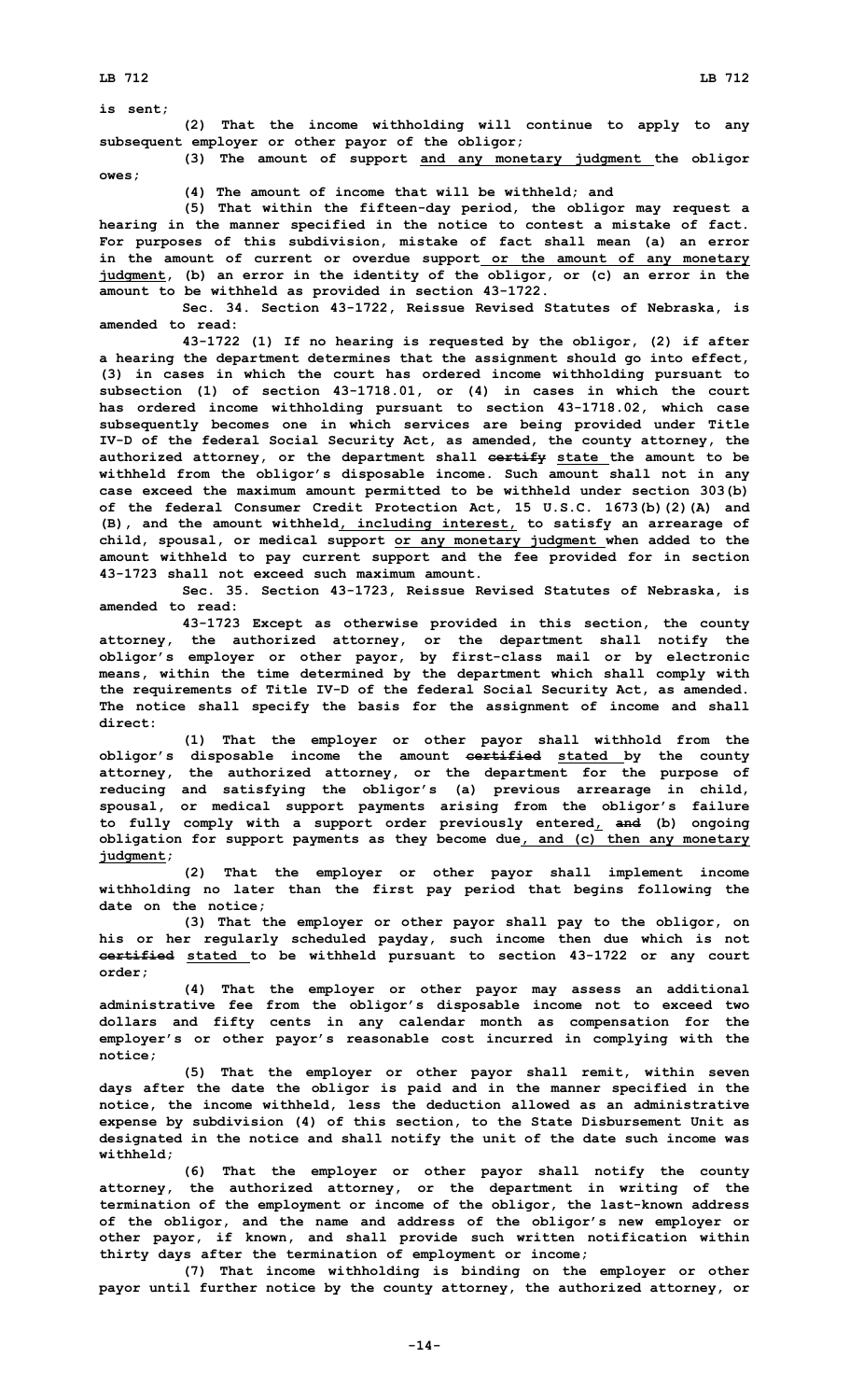**the department;**

**(8) That the employer or other payor may combine amounts required to be withheld from the income of two or more obligors in <sup>a</sup> single payment to the unit as designated in an income withholding notice if the portion of the single payment which is attributable to each individual obligor is separately identified;**

**(9) That an employer or other payor who fails to withhold and remit income of an obligor after receiving proper notice or who discriminates, demotes, disciplines, or terminates an employee or payee after receiving an income withholding notice shall be subject to the penalties prescribed in sections 43-1724 and 43-1725; and**

**(10) That if the employer or other payor receives more than one notice to withhold income of <sup>a</sup> single obligor and the amount of income available to be withheld pursuant to the limits specified in section 43-1722 is insufficient to satisfy the total support amount certified stated in the notices, the income available shall first be applied to current support. If the total amount of income available to be withheld is insufficient to satisfy the total amount of current support certified stated by the notices, the employer or other payor shall withhold for each notice the proportion that the amount of the current support certified stated in such notice bears to the total amount of current support certified stated in all notices received for the obligor. Any remaining income available to be withheld after current support is satisfied for all notices shall be applied to arrearages. If arrearages are certified stated in more than one notice, the employer or other payor shall withhold for each notice the proportion that the amount of the arrearage certified stated in such notice bears to the total amount of arrearage certified stated in all notices received for the obligor. Any income available to be withheld after the obligor's support obligation is current shall be applied to any monetary judgment. If <sup>a</sup> monetary judgment is stated in more than one notice, the employer or other payor shall withhold for each notice the proportion that the amount of the monetary judgments stated in such notice bears to the total amount of monetary judgments stated in all notices received for the obligor.**

**Compliance with the order by the employer or other payor shall operate as <sup>a</sup> discharge of the employer's or other payor's liability to the obligor as to the portion of the obligor's income withheld. The county attorney, the authorized attorney, or the department need not notify the Commissioner of Labor as <sup>a</sup> payor if the commissioner is withholding for child support from the obligor under section 48-647 for the same support order.**

**Sec. 36. Section 43-1724, Reissue Revised Statutes of Nebraska, is amended to read:**

**43-1724 Any employer or other payor who fails to withhold and remit any income of an obligor receiving income from the employer or other payor, after proper notice as provided in section 43-1723, shall be required to pay the certified stated amount to the State Disbursement Unit. The county attorney or authorized attorney may file an action in district court to enforce this section. The court may sanction an employer or other payor twenty-five dollars per day, up to five hundred dollars per incident, for failure to comply with proper notice.**

**Sec. 37. Section 43-1726, Reissue Revised Statutes of Nebraska, is amended to read:**

**43-1726 When an obligor ceases employment with or is no longer entitled to income from an employer or other payor, the notice to withhold income shall not cease to operate against the obligor and income withholding shall continue to apply to any subsequent employment or income of the obligor. The notice to withhold income shall terminate with respect to the employer or other payor without any court action or action by the county attorney, the authorized attorney, or the department thirty days after the obligor ceases employment with or is no longer entitled to income from such employer or other payor, except that <sup>a</sup> notice to withhold income shall not terminate with respect to unemployment compensation benefits being withheld by the Commissioner of Labor pursuant to section 48-647. The employer or other payor shall return <sup>a</sup> copy of the notice to withhold income to the county attorney, the authorized attorney, or the department, indicate that the employment or obligation to pay income has ceased, and cooperate in providing any known forwarding information. The county attorney, the authorized attorney, or the department shall notify the clerk of the appropriate district court that such employment or obligation to pay income has ceased. A notice to withhold income shall also terminate when the child, spousal, or medical support obligation terminates, and all past-due support has been paid, and any monetary judgments have been paid, in which case the county attorney, the authorized attorney, or the department shall notify the employer or other payor to cease withholding**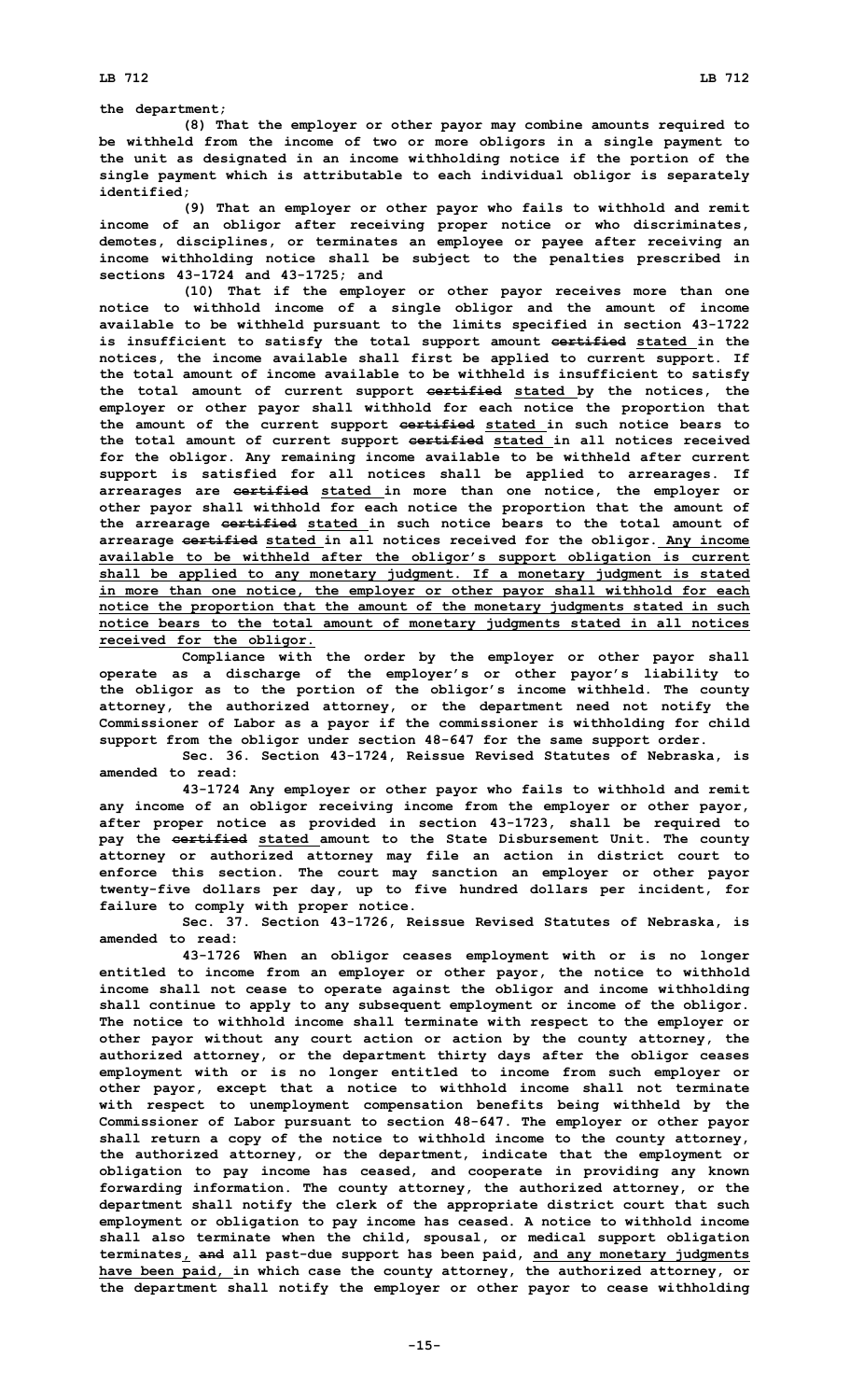**income.**

**Sec. 38. Section 43-1727, Reissue Revised Statutes of Nebraska, is amended to read:**

**43-1727 (1) An income withholding notice may be modified or revoked by <sup>a</sup> court of competent jurisdiction or by the county attorney, the authorized attorney, or the department as <sup>a</sup> result of <sup>a</sup> review conducted pursuant to sections 43-512.12 to 43-512.18. An income withholding notice may also be modified or revoked by <sup>a</sup> court of competent jurisdiction, for other good cause shown, after notice and <sup>a</sup> hearing on the issue. An income withholding notice may also be modified or revoked by the county attorney, the authorized attorney, or the department as provided in subsection (2) of this section or for other good cause. Payment by the obligor of overdue support or any monetary judgment, other than through income withholding, after receipt of notice of income withholding shall not by itself constitute good cause for modifying or revoking an income withholding notice.**

**(2) When income withholding has been implemented and, as <sup>a</sup> result, <sup>a</sup> support delinquency has been eliminated, the Title IV-D Division or its designee shall notify the county attorney, the authorized attorney, or the department. Upon receipt of such notification, the county attorney, the authorized attorney, or the department shall modify the income withholding notice to require income withholding for current support only and any monetary judgments and shall notify the employer or other payor of the change in the same manner as provided in section 43-1723.**

**Sec. 39. Section 43-3330, Reissue Revised Statutes of Nebraska, is amended to read:**

**43-3330 <sup>A</sup> financial institution shall receive from the department <sup>a</sup> listing of obligors to be used in matches within the financial institution's system. The listing from the department shall include the name and social security number or taxpayer identification number of each obligor to be used in matches within the financial institution's system. The financial institution shall receive the listing within thirty days after the end of each calendar quarter subsequent to January 1, 1998, and shall match the listing to its records of accounts held in one or more individuals' names which are open accounts and such accounts closed within the preceding calendar quarter within thirty days after receiving the listing and provide the department with <sup>a</sup> match listing of all matches made within five working days of the match. The match listing from the financial institution shall include the name, address, and social security number or taxpayer identification number of each obligor matched and the balance of each account. The financial institution shall also provide the names and addresses of all other owners of accounts in the match listing as reflected on <sup>a</sup> signature card or other similar document on file with the financial institution. The financial institution shall submit all match listings by disk, magnetic tape, or other medium approved by the department. Nothing in this section shall (1) require <sup>a</sup> financial institution to disclose the account number assigned to the account of any individual or (2) serve to encumber the ownership interest of any person in or impact any right of setoff against an account. The financial institution shall maintain the confidentiality of all records supplied and shall use the records only for the purposes of this section. To maintain the confidentiality of the listing and match listing, the department shall implement appropriate security provisions for the listing and match listing which are as stringent as those established under the Federal Tax Information Security Guidelines for federal, state, and local agencies.**

**Sec. 40. Section 47-502, Reissue Revised Statutes of Nebraska, is amended to read:**

**47-502 Any person sentenced to <sup>a</sup> city or county jail shall, after the fifteenth day of his or her confinement, have his or her remaining term reduced seven days for each fourteen consecutive days one day for each day of his or her sentence during which he or she has not committed any breach of discipline or other violation of jail regulations. The reductions authorized by this section shall be granted at the end of each period of fourteen days, with such periods to run consecutively from the date of confinement following sentencing.**

**Sec. 41. Section 49-1501, Reissue Revised Statutes of Nebraska, is amended to read:**

**49-1501 Sections 49-1501 to 49-1561 and section 42 of this act shall be known and may be cited as the Nebraska Short Form Act.**

**Sec. 42. An agent or attorney in fact under <sup>a</sup> power of attorney, whether the power of attorney is durable or nondurable, may do the following on behalf of the principal or with the principal's property only if the power of attorney expressly grants the agent or attorney in fact the authority and exercise of the authority is not otherwise prohibited by another agreement or**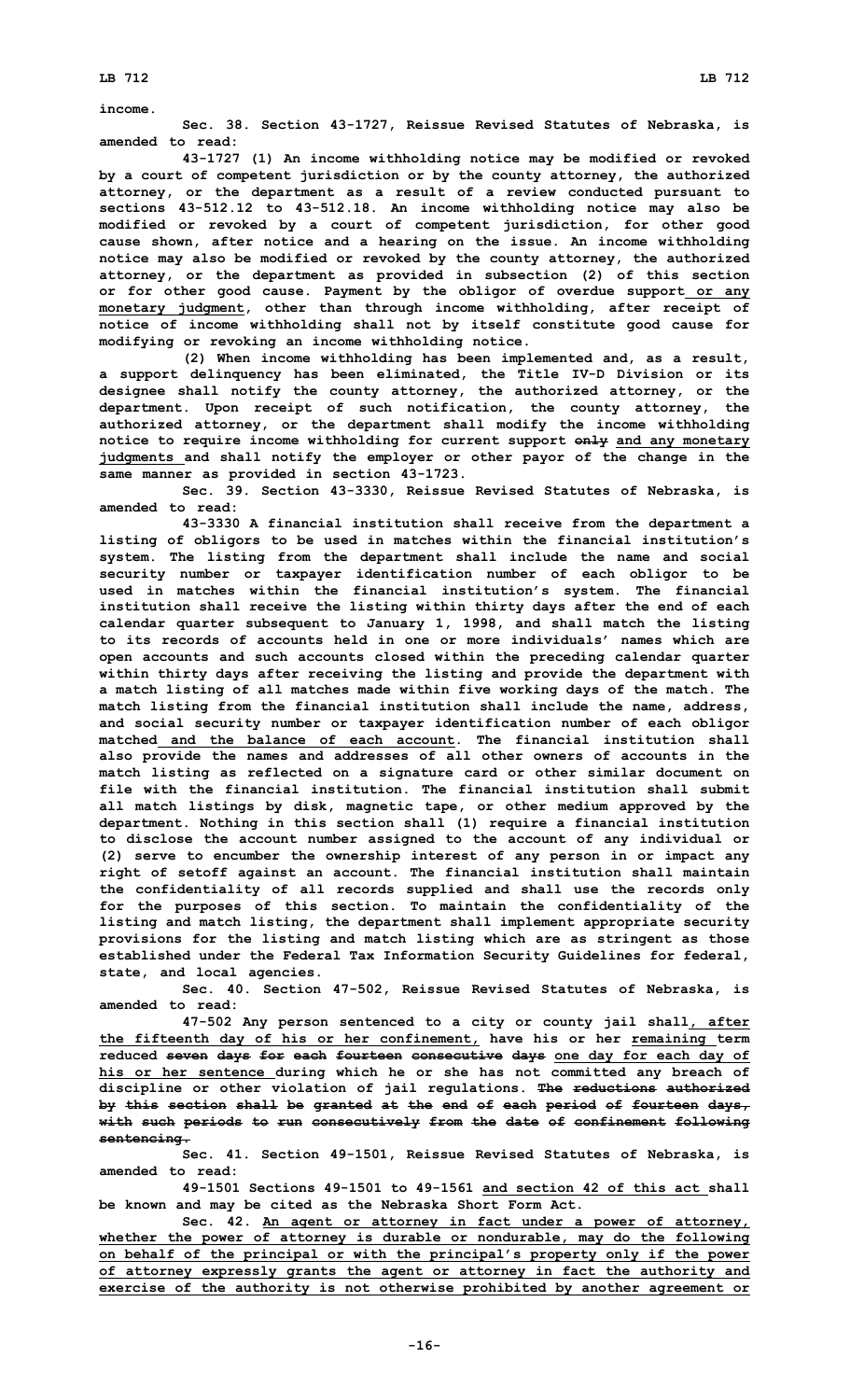**instrument to which the authority or property is subject:**

**(1) Create or change rights of survivorship; or**

**(2) Create or change <sup>a</sup> beneficiary designation.**

**Sec. 43. An agent or attorney in fact under <sup>a</sup> power of attorney, whether the power of attorney is durable or nondurable, may do the following on behalf of the principal or with the principal's property only if the power of attorney expressly grants the agent or attorney in fact the authority and exercise of the authority is not otherwise prohibited by another agreement or instrument to which the authority or property is subject:**

**(1) Create or change rights of survivorship; or**

**(2) Create or change <sup>a</sup> beneficiary designation.**

**Sec. 44. Section 69-2304, Reissue Revised Statutes of Nebraska, is amended to read:**

**69-2304 <sup>A</sup> notice given pursuant to section 69-2303 shall contain one of the following statements, as appropriate:**

**(1) "If you fail to reclaim the property, it will be sold at <sup>a</sup> public sale after notice of the sale has been given by publication. You have the right to bid on the property at this sale. After the property is sold and the costs of storage, advertising, and sale are deducted, the remaining money will be turned over to the State Treasurer pursuant to the Uniform Disposition of Unclaimed Property Act. You may claim the remaining money from the office of the State Treasurer as provided in such act."; or**

**(2) "Because this property is believed to be worth less than two hundred fifty one thousand dollars, it may be kept, sold, or destroyed without further notice if you fail to reclaim it within the time indicated in this notice.".**

**Sec. 45. Section 69-2308, Reissue Revised Statutes of Nebraska, is amended to read:**

**69-2308 (1) If the personal property is not released pursuant to section 69-2307, it shall be sold at public sale by competitive bidding, except that if the landlord reasonably believes that the total resale value of the property not released is less than two hundred fifty one thousand dollars, he or she may retain such property for his or her own use or dispose of it in any manner he or she chooses. At such time as the decision to sell or to retain is made, any locked trunk, valise, box, or other container shall be opened, if practicable, with as little damage as possible, and its contents evaluated. Nothing in this section shall be construed to preclude the landlord or the tenant from bidding on the property at the public sale. The successful bidder's title shall be subject to ownership rights, liens, and security interests which have priority by law.**

**(2) Notice of the time and place of the public sale shall be given by advertisement of the sale published once <sup>a</sup> week for two consecutive weeks in <sup>a</sup> newspaper of general circulation in the county where the sale is to be held. If there is no newspaper of general circulation in the county where the sale is to be held, the advertisement shall be posted no fewer than ten days before the sale in not less than six conspicuous places in the neighborhood of the proposed sale. The sale shall be held at the nearest suitable place to the place where the personal property is held or stored. The advertisement shall include <sup>a</sup> description of the goods, the name of the former tenant, and the time and place of the sale. The sale shall take place no sooner than ten days after the first publication. The last publication shall be no less than five days before the sale is to be held. Notice of sale may be published before the last of the dates specified for taking possession of the property in any notice given pursuant to section 69-2303.**

**(3) The notice of the sale shall describe the property to be sold in <sup>a</sup> manner reasonably adequate to permit the owner of the property to identify it. The notice may describe all or <sup>a</sup> portion of the property, but the limitation of liability provided by section 69-2309 shall not release the landlord from any liability arising from the disposition of property not described in the notice.**

**(4) After deduction of the reasonable costs of storage, advertising, and sale, any proceeds of the sale not claimed by the former tenant, an owner other than such tenant, or another person having an interest in the proceeds shall, not later than thirty days after the date of sale, be remitted to the State Treasurer for disposition pursuant to the Uniform Disposition of Unclaimed Property Act. The former tenant, other owner, or other person having interest in the proceeds may claim the proceeds by complying with the act. If the State Treasurer pays the proceeds or any part thereof to <sup>a</sup> claimant, neither the State Treasurer nor any employee thereof shall be liable to any other claimant as to the amount paid.**

**Sec. 46. Sections 1, 2, 3, 4, 5, 6, 7, 8, 9, 10, 11, 12, 13, 14, 15, 16, 17, 18, 19, 20, 21, 22, 24, 27, 28, 29, 30, 31, 32, 33, 34, 35, 36,**